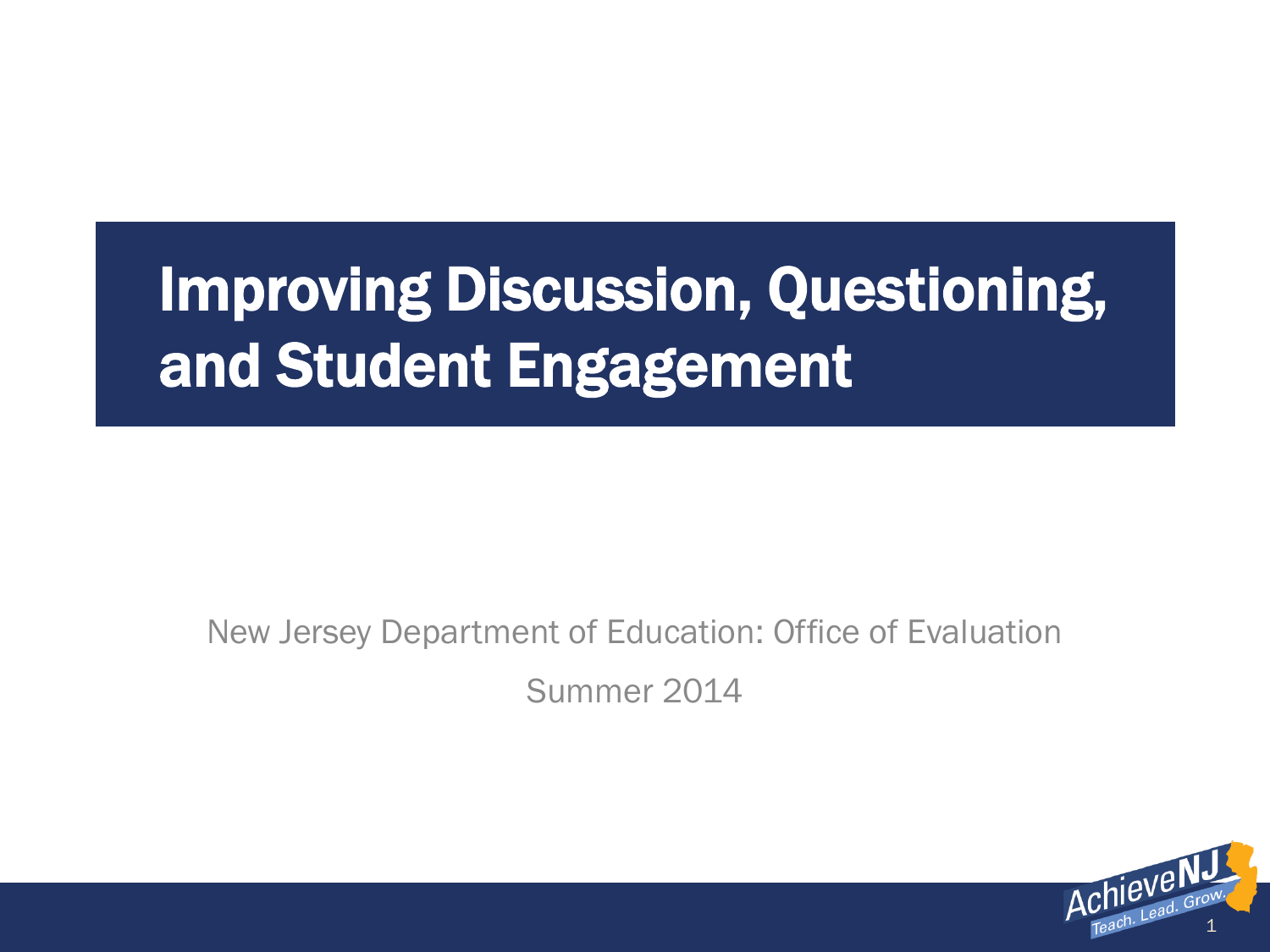

- Identify and apply discussion and questioning techniques in practice
- Recognize and integrate strategies for increasing student engagement in practice
- Self-assess and develop action steps for implementation

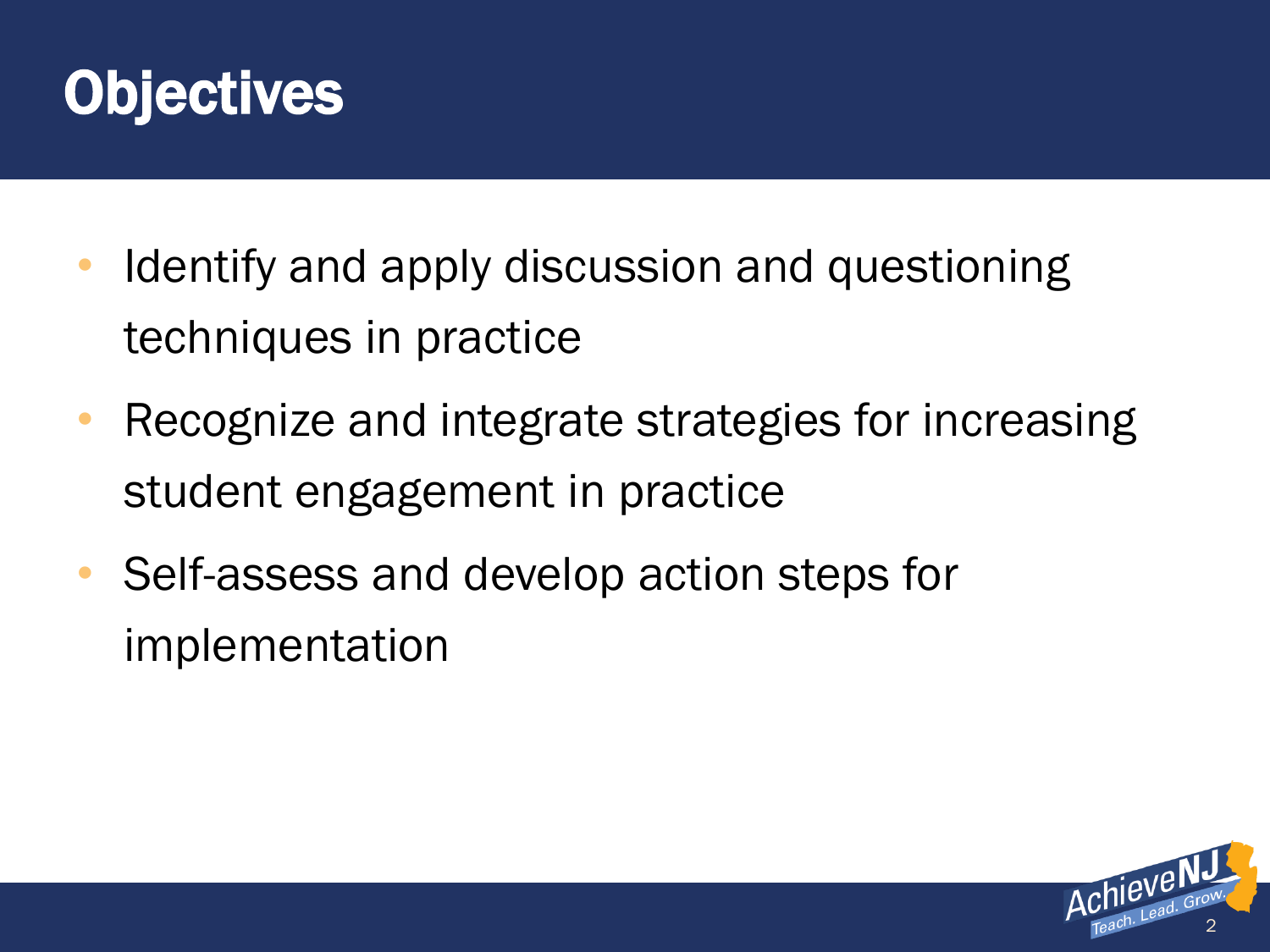

- Welcome and introductions
- Overview of questioning and discussion techniques
- Questioning activity and debrief
- **Break**
- Overview of student engagement techniques
- Student engagement activity and debrief
- Reminder of AchieveNJ resources and materials

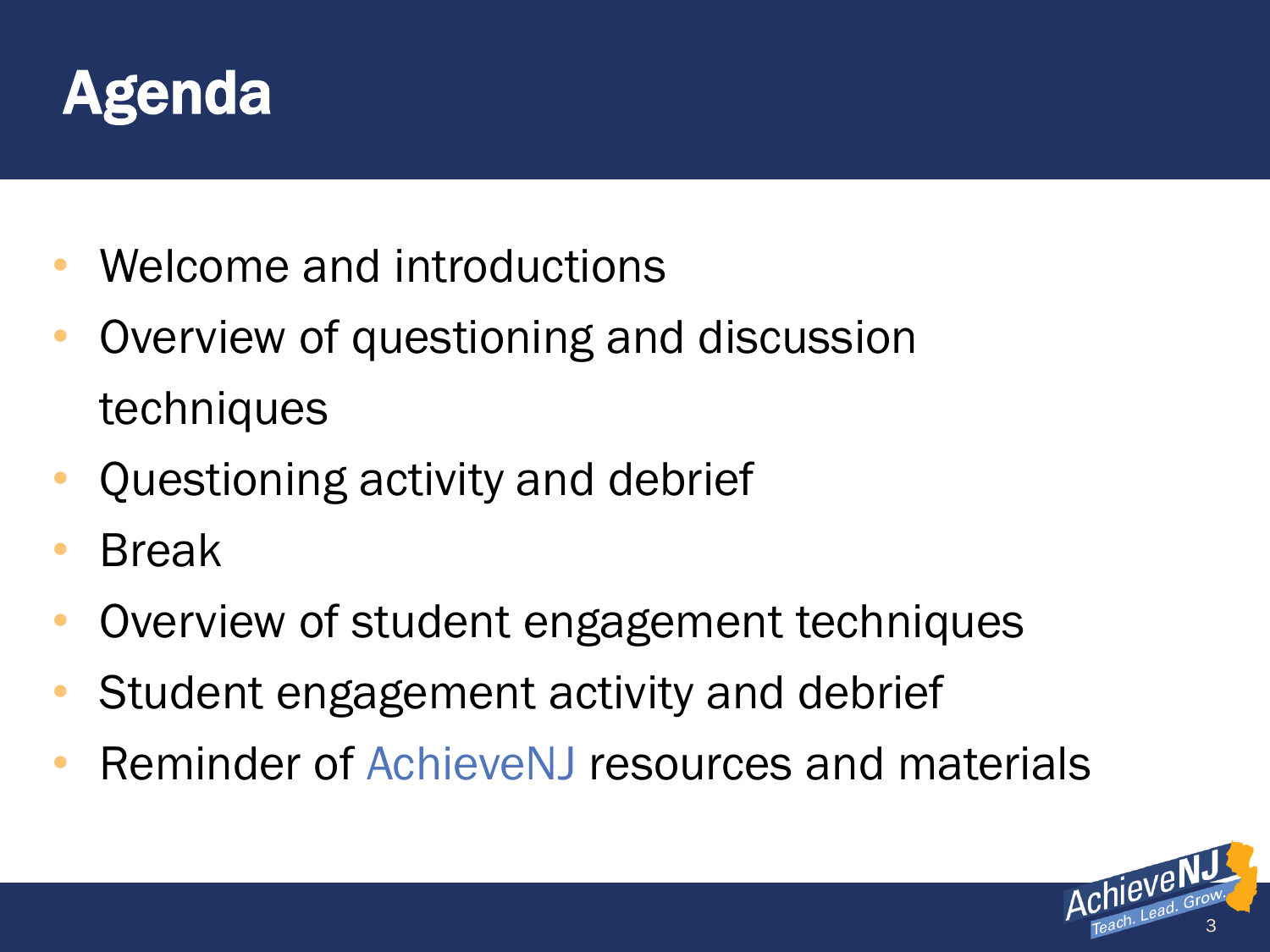### Norms and Materials

#### Norms

• Be engaged, attentive, and respectful

#### **Materials**

- Utilize the supporting materials
	- Keep p. 9 handy throughout the session
	- Electronic versions of all materials are available on the AchieveNJ website

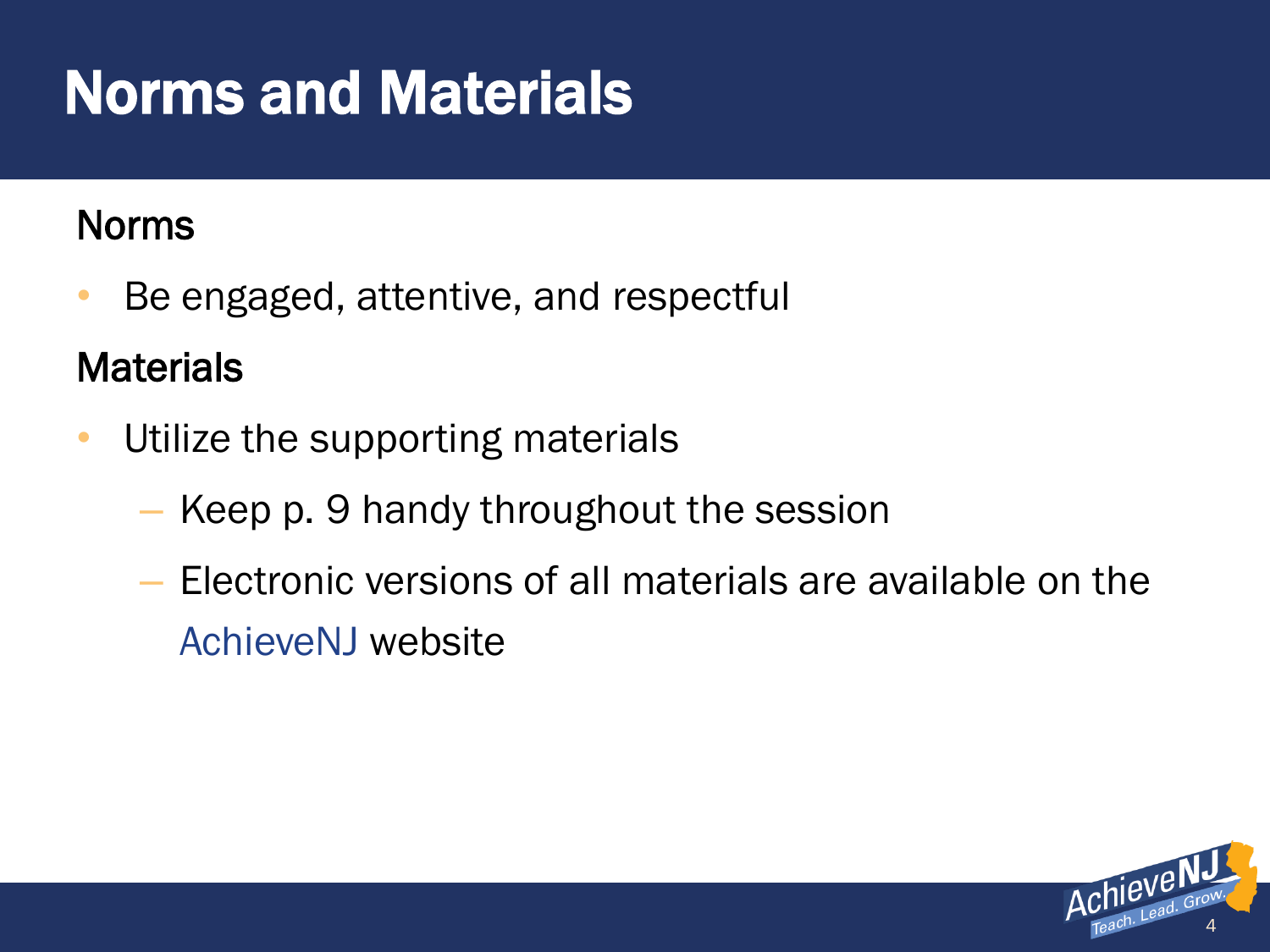# Why Questioning and Discussion?

Engaging students in higher order questioning and discussion:



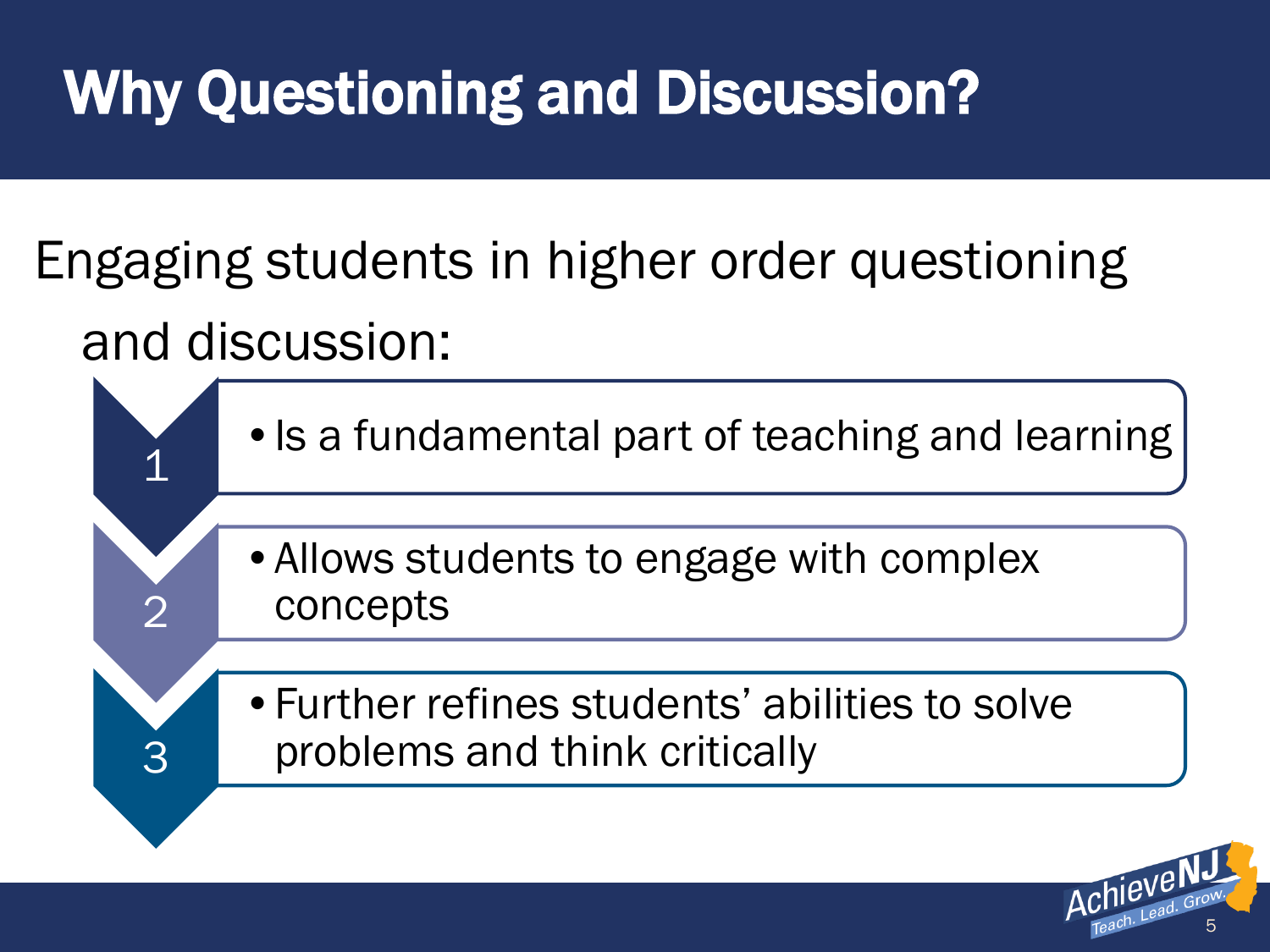### Questioning Connects

Effective questioning allows educators to connect the main elements of their practice.

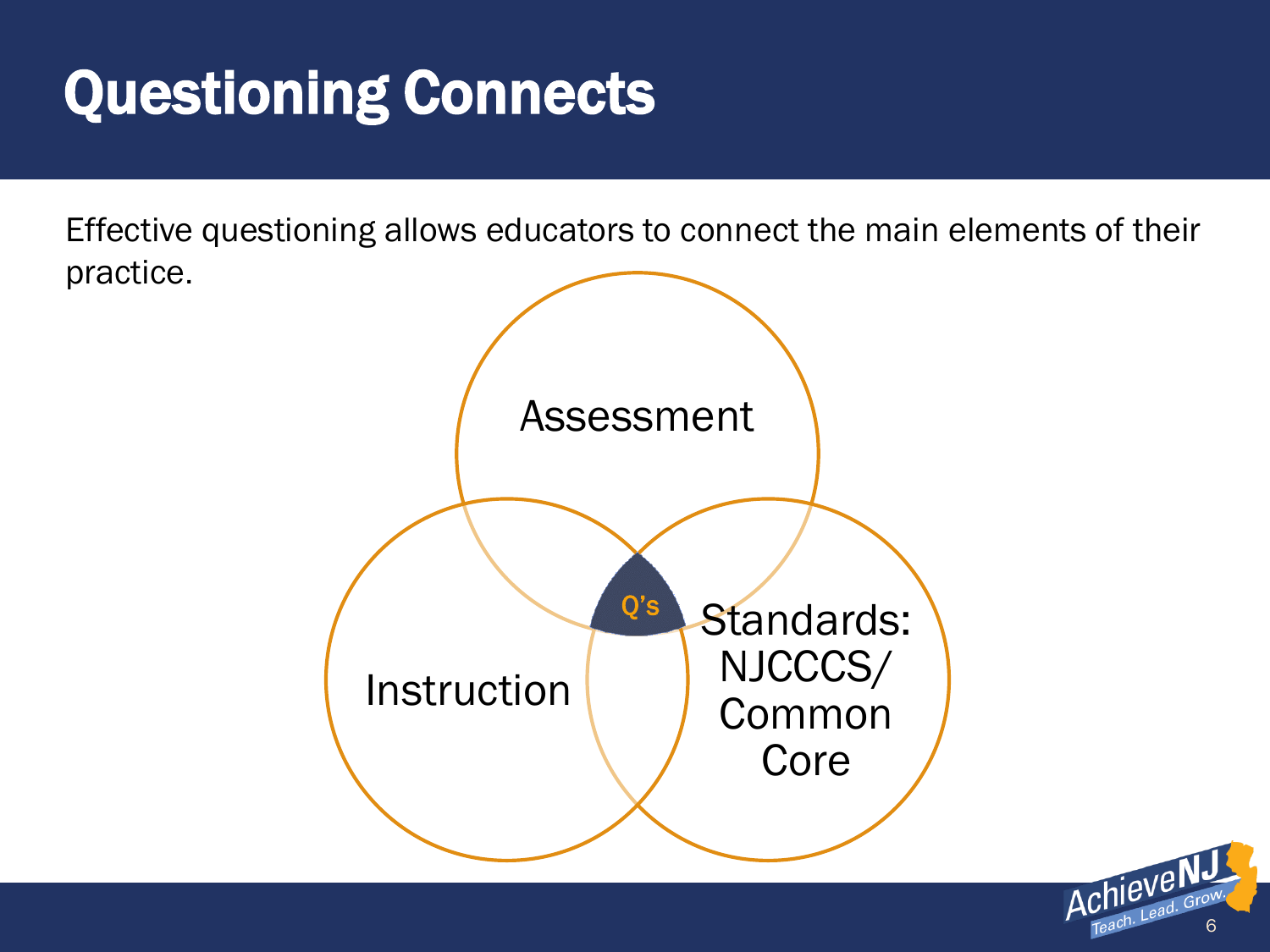### Questioning and Discussion in Observations

Questioning and discussion are essential elements of all state-approved teacher practice instruments.

| <b>Danielson</b> | <b>Marshall</b>                   | <b>Marzano</b>          | <b>McREL</b>       | <b>Stronge</b>                |
|------------------|-----------------------------------|-------------------------|--------------------|-------------------------------|
| 3 <sub>b</sub>   | $A-c,d,g$<br>$C-c, g, h$<br>$D-c$ | Domain 1: DQ<br>2,3,4,5 | <b>Standard IV</b> | Performance<br>Standard 2,3,4 |

This crosswalk includes the most commonly selected (but not all) NJDOEapproved instruments.

7

Achieve N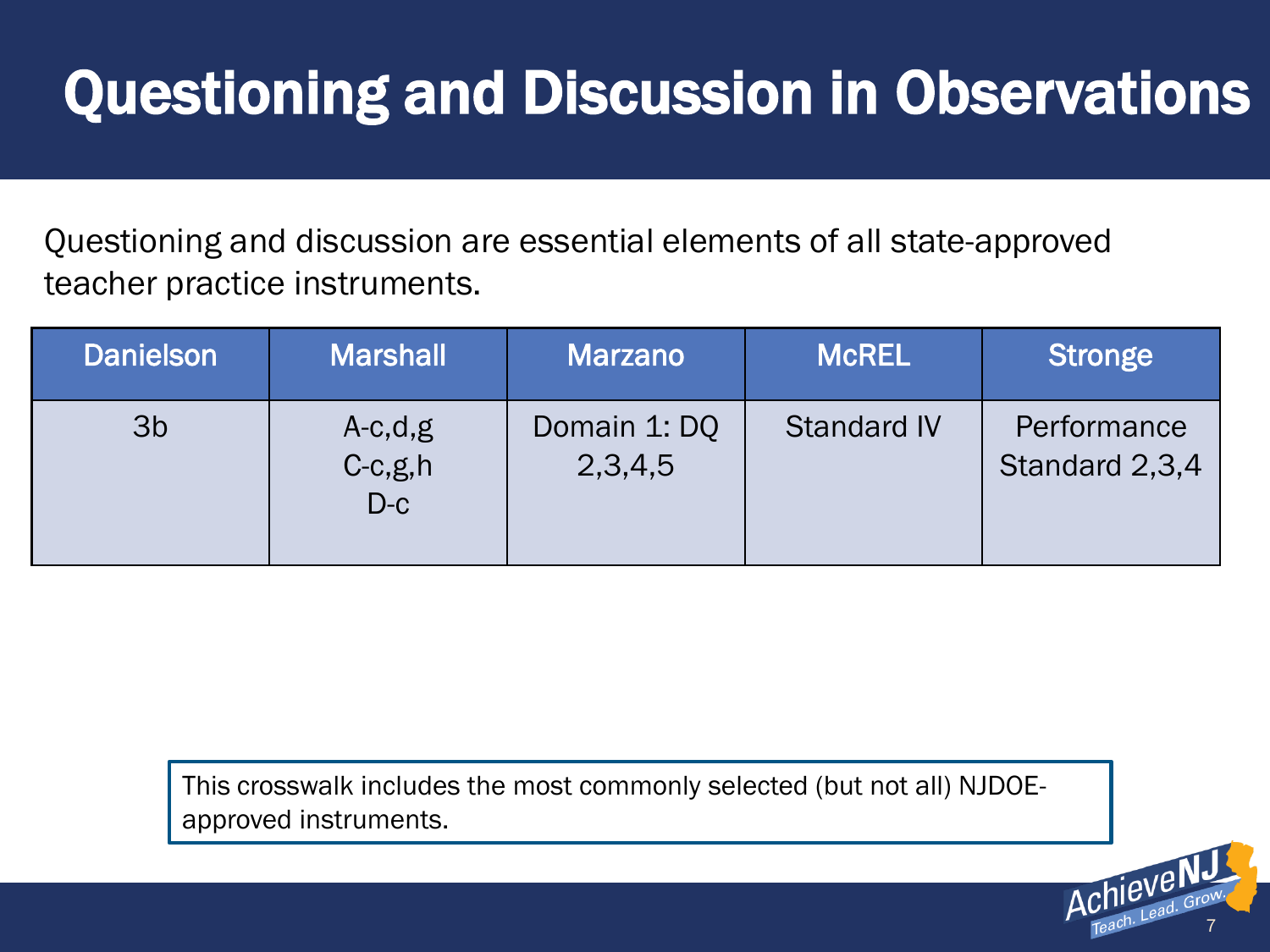### Keys for Questioning



Achieve N.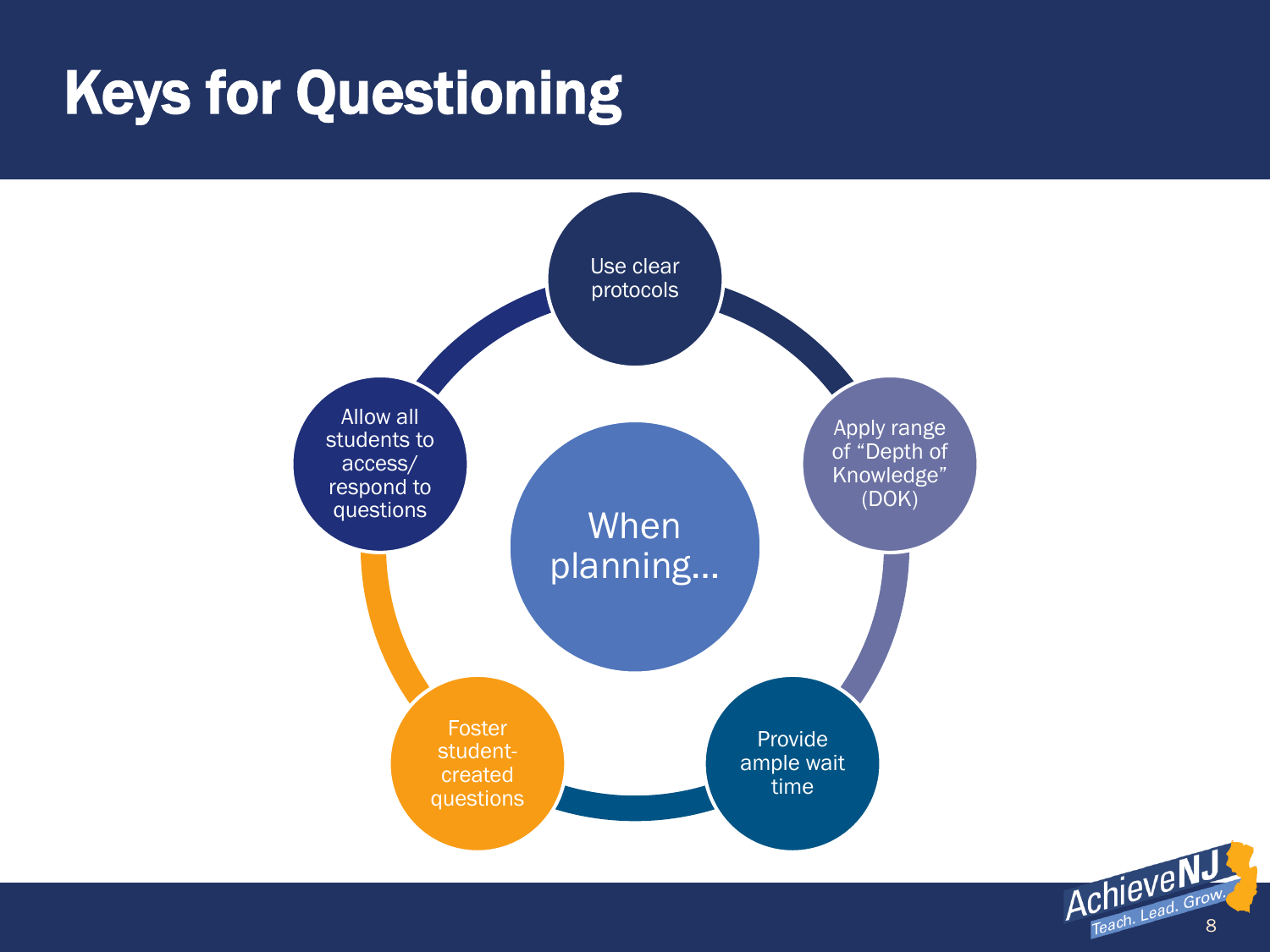#### Use Clear Protocols

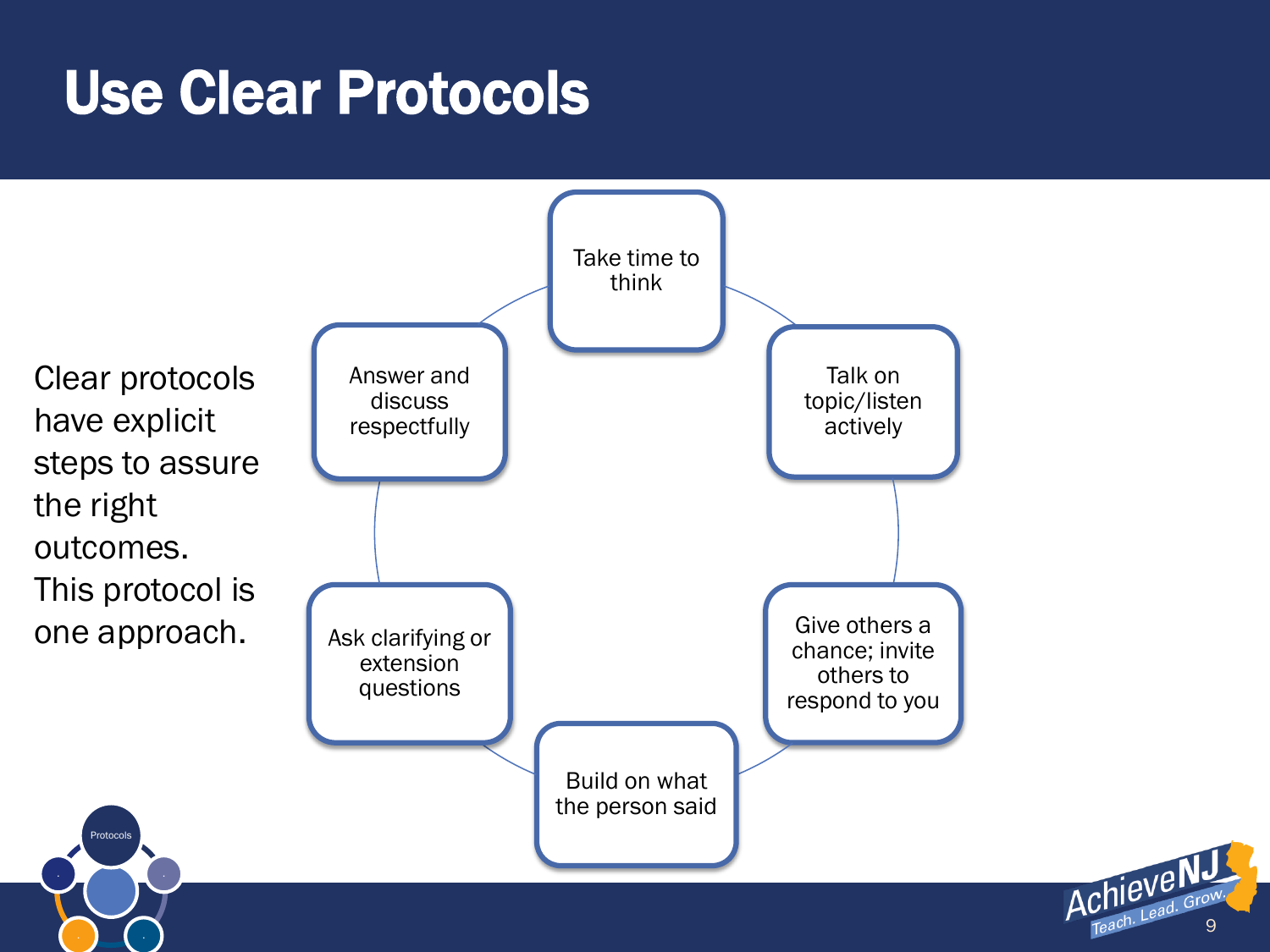# Classroom Questioning and Discussion Protocol Activity

#### **Instructions**

- Watch the video "[Analyzing Text as a Group Lesson](https://www.teachingchannel.org/videos/analyzing-text-as-a-group)"
- Complete the worksheet. (p. 1)
- Indicate evidence of a clear classroom protocol in Ms. Brewer's classroom.
	- How does Ms. Brewer apply her protocol for questioning and discussion effectively?
- Think-Pair-Share
	- As the pairs share, infuse some of the protocol components. (p. 9) (e.g. Ask clarifying or extension questions, build on what the person said)



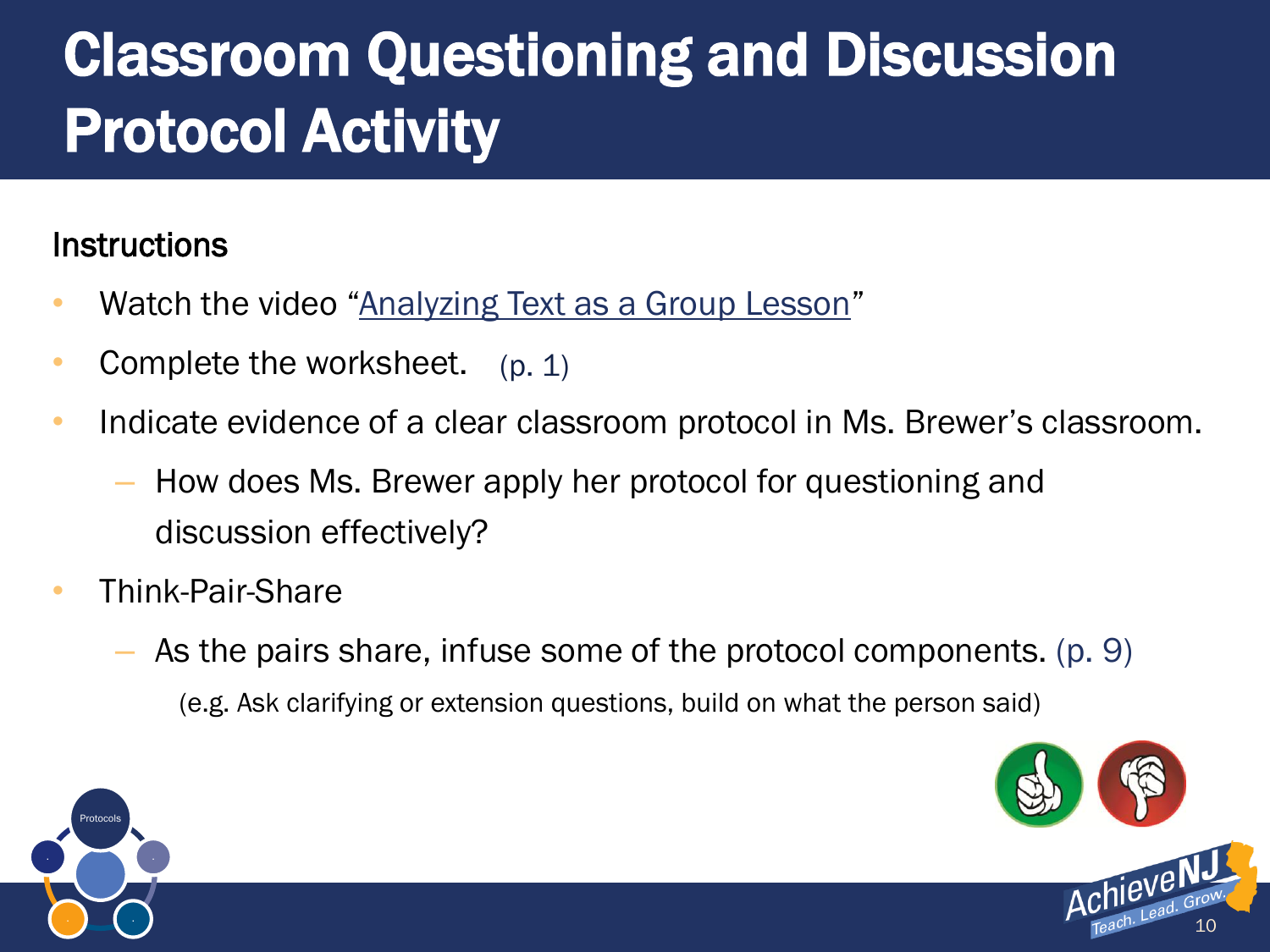# Apply Range of "Depth of Knowledge"

#### What is it?

• The span of cognitive rigor that aligns to what students are expected to know and do as stated in the state standards

#### Why is it?

•Students are asked to access information at different cognitive levels

#### What does it accomplish?

•Ensures that the level of student demonstration matches the required rigor of the standards



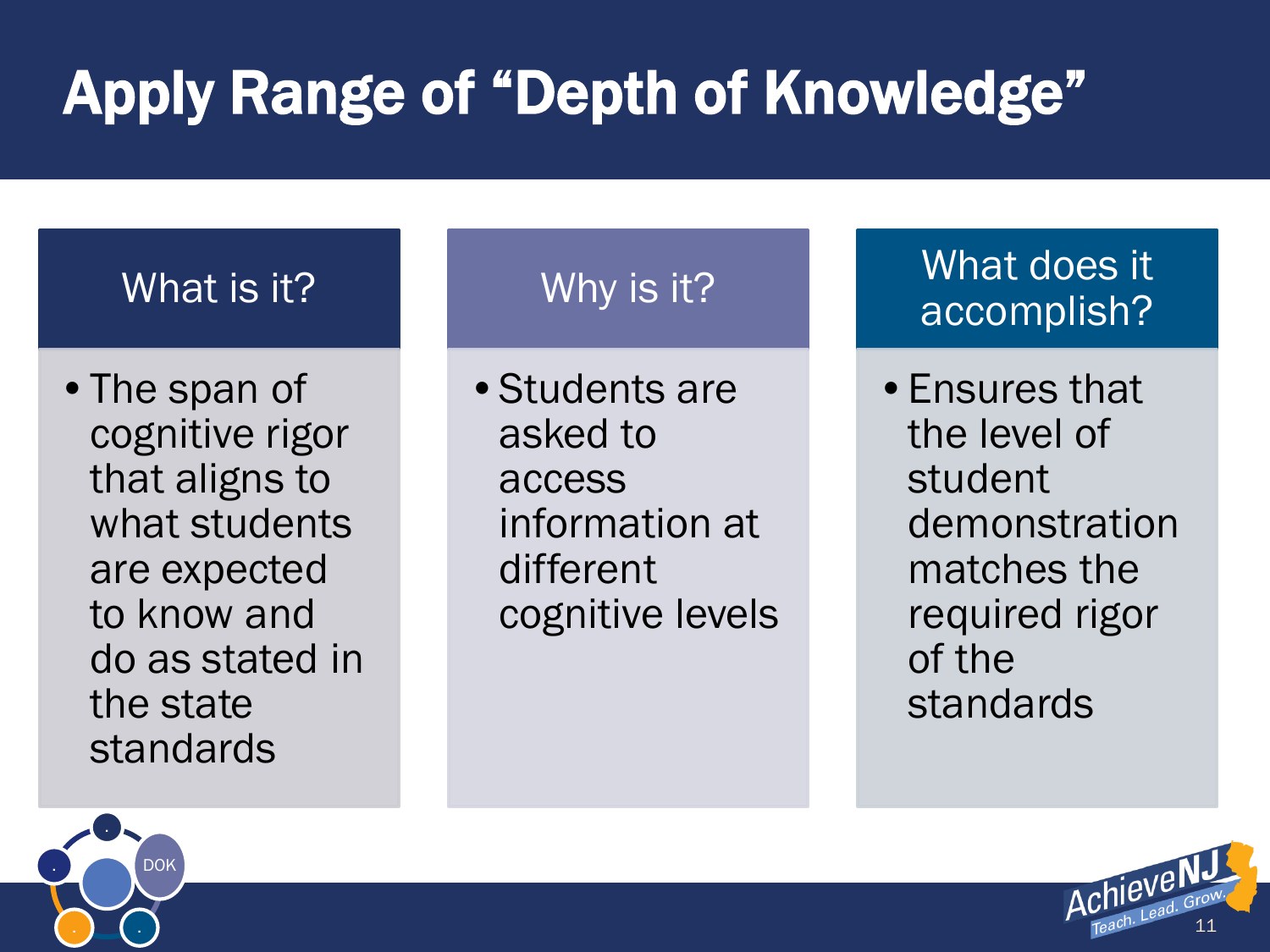# Activity: Think-Square-Share

#### **Instructions**

- Convene in groups of 4.
- Select which Depth of Knowledge Level each person will be examining. (pp. 2-3)
- Take 5 minutes to carefully read and comprehend your DOK Level.
- Watch the Video: "[Developing Higher Level Understanding Through Questioning](https://www.youtube.com/watch?feature=player_embedded&v=IfEU5shbmbw)"
	- Indicate on your worksheet when you see evidence of your DOK level in the video.
- Discuss your findings with those around you.
- As a group, rank the DOK levels according to how present they were in the video  $(1-4$  with 1 being the highest).  $(p, 4)$
- Provide a rationale for your analysis.
- Report out to the whole group using the protocol. (p. 9)



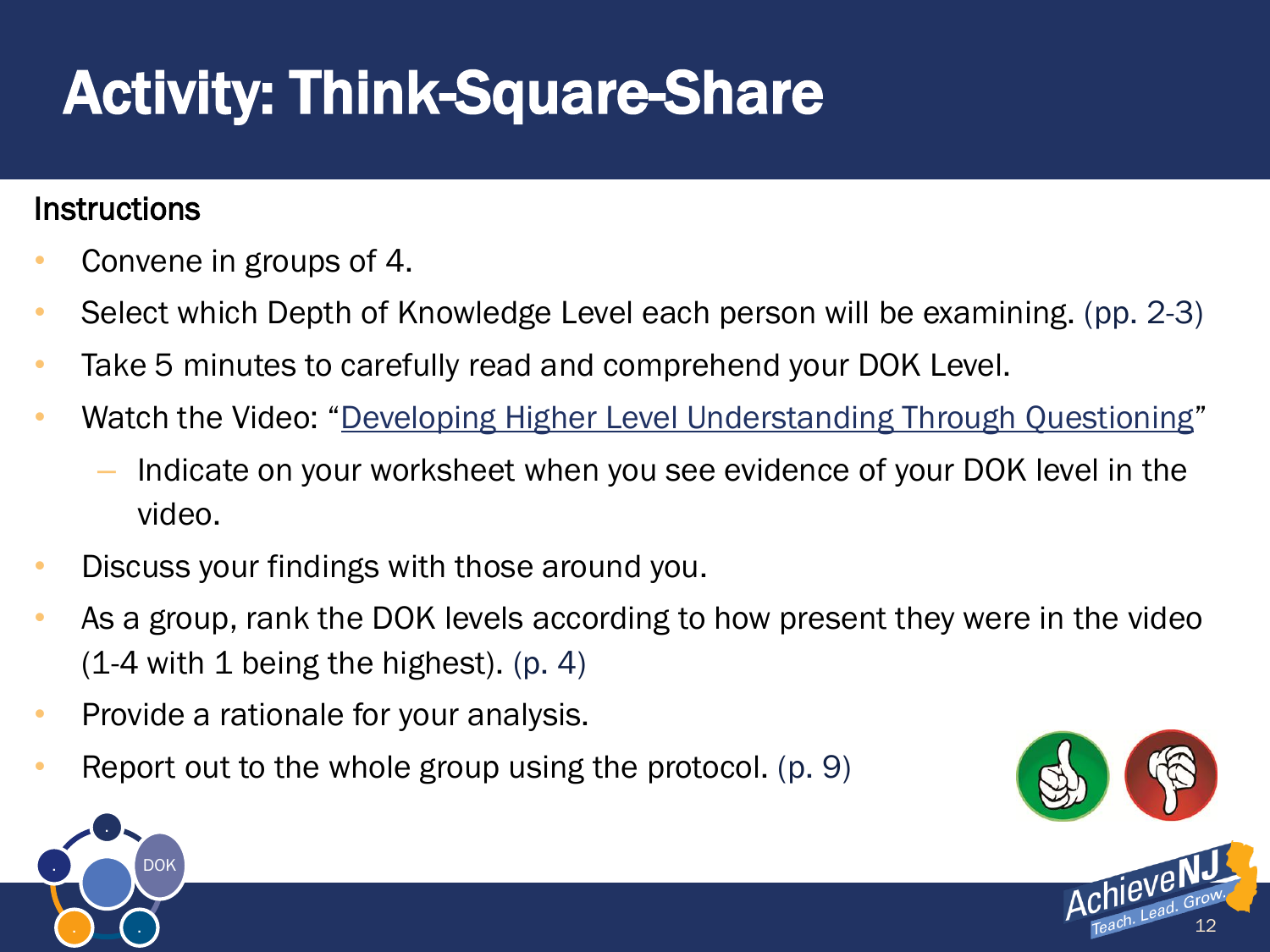### Provide Ample Wait Time

Wait time

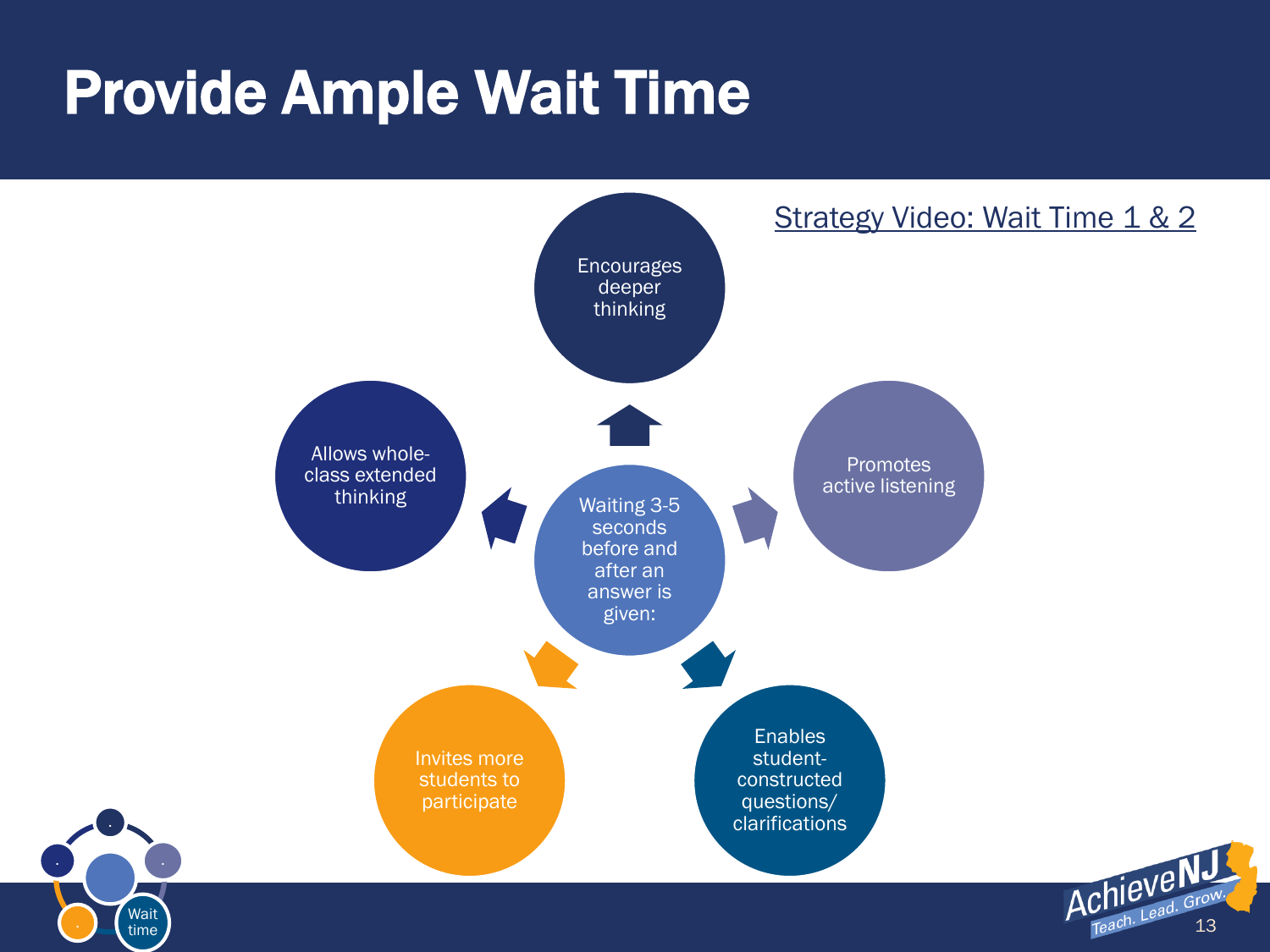#### Foster Student-Created Questions

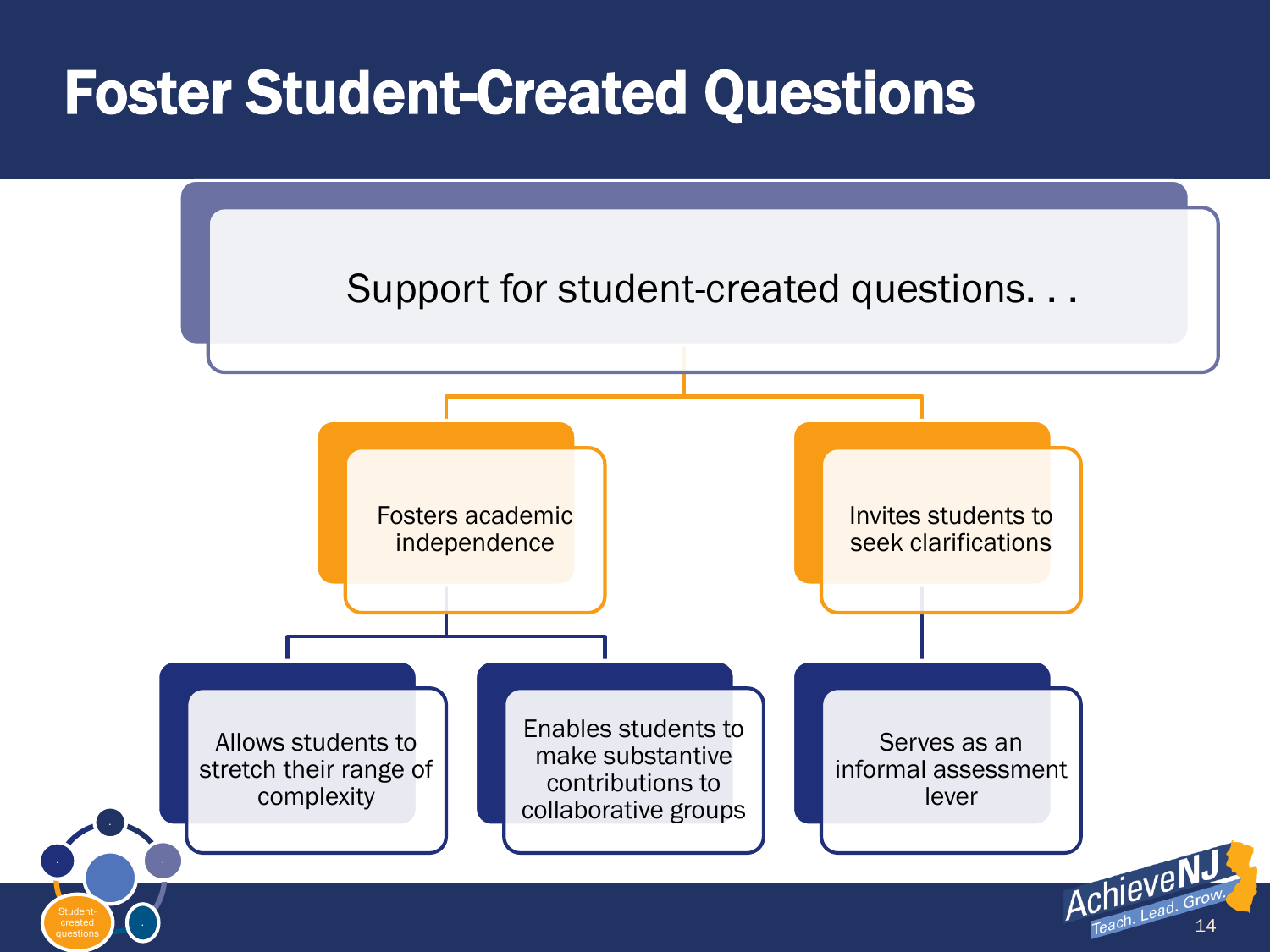### Resources for Student-Created Questions

#### **Instructions**

- Watch how Ms. Francisco utilizes resources to enable her students to create higher order questions:
- [Developing Better Questions Video](https://www.teachingchannel.org/videos/developing-better-questions)

Ms. Francisco's Resources: [Bloom's Taxonomy Verb Starters](http://wwild.coe.uga.edu/pptgames/resources/bloom_questions.pdf) [Costa's Levels of Questioning](http://mrkash.com/costa.html) **[The Frayer](http://www.adlit.org/strategies/22369/) [Model](http://www.adlit.org/strategies/22369/)** 



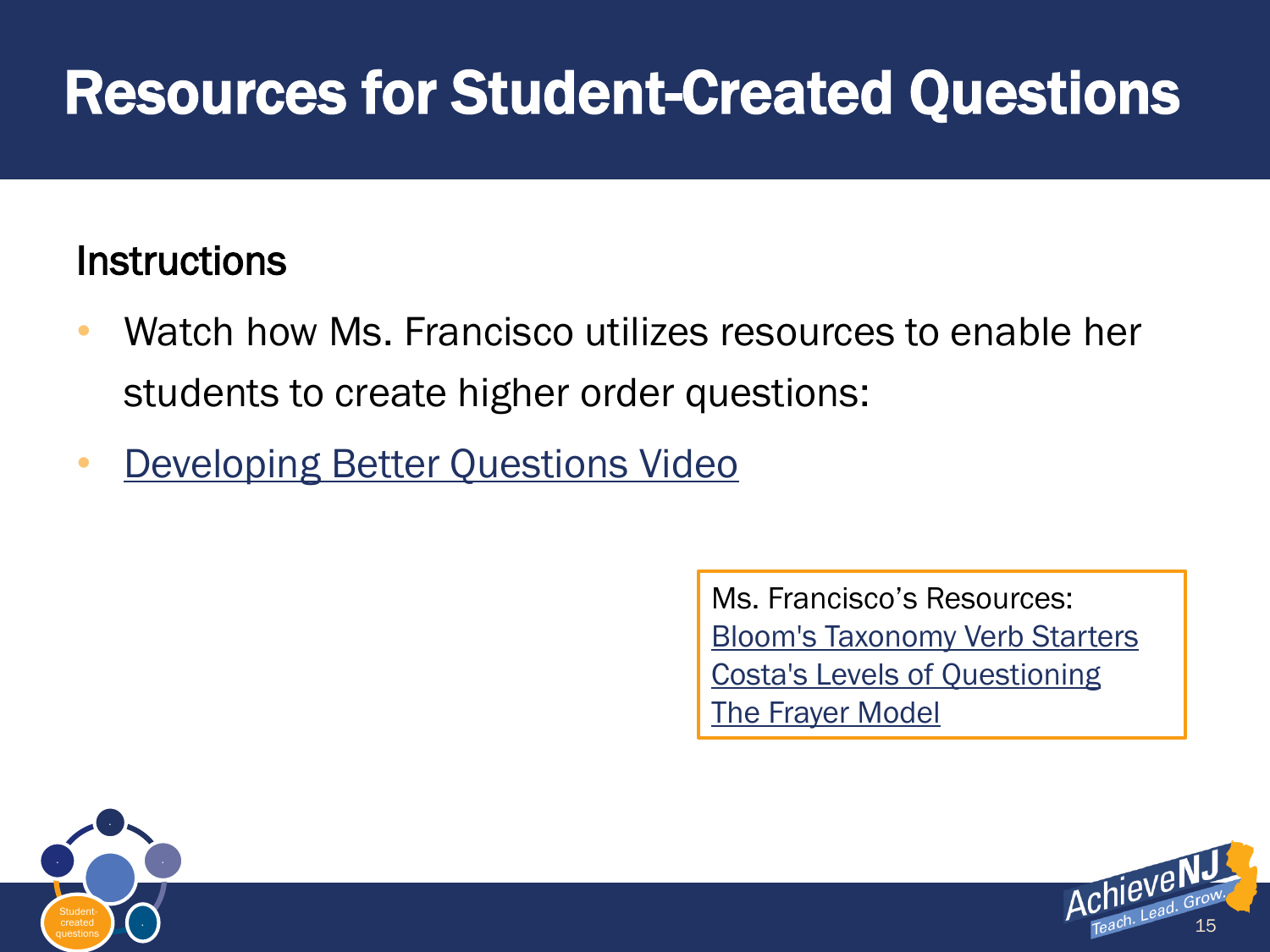### Allow All Students to Access/Respond to **Questions**



. .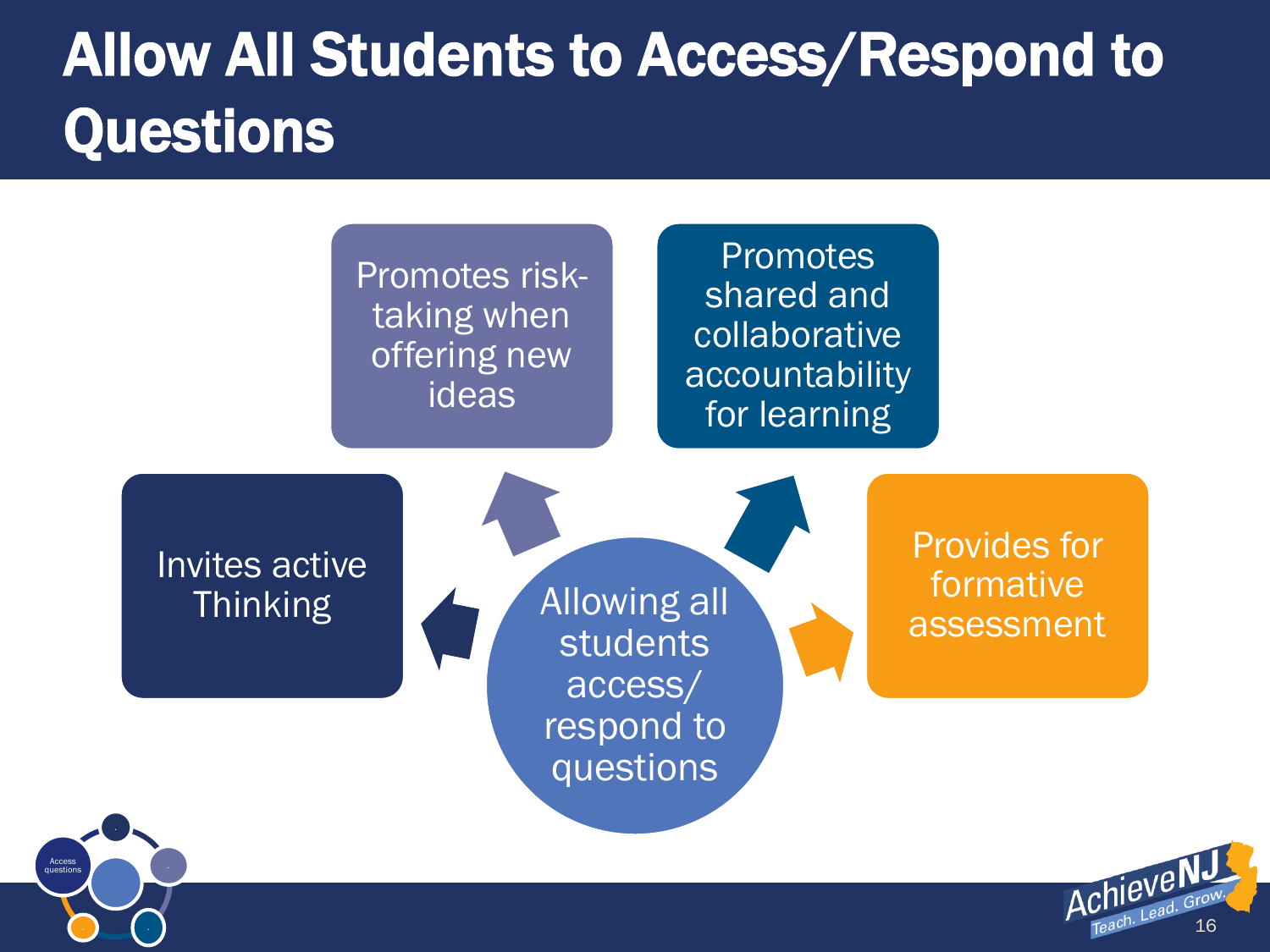# Sample Strategies that Allow All Students to Participate:

- **[Turn and Talk](http://www.theteachertoolkit.com/index.php/tool/turn-and-talk)**
- [Think-Pair-Share](http://www.readwritethink.org/professional-development/strategy-guides/using-think-pair-share-30626.html)
	- Think-Pair-Square
	- Think-Square-Share
- **[Voting](http://www.minnisjournals.com.au/educationtoday/article/-voting-strategies-that-will-work-in-the-classroom-479)**
- **[Ranking](http://www.clayton.k12.ga.us/departments/instruction/toolsandstrategies.pdf)** 
	- (see pg. #24)
- Slate/Whiteboard [answers](http://www.teachhub.com/teaching-with-dry-erase-boards)



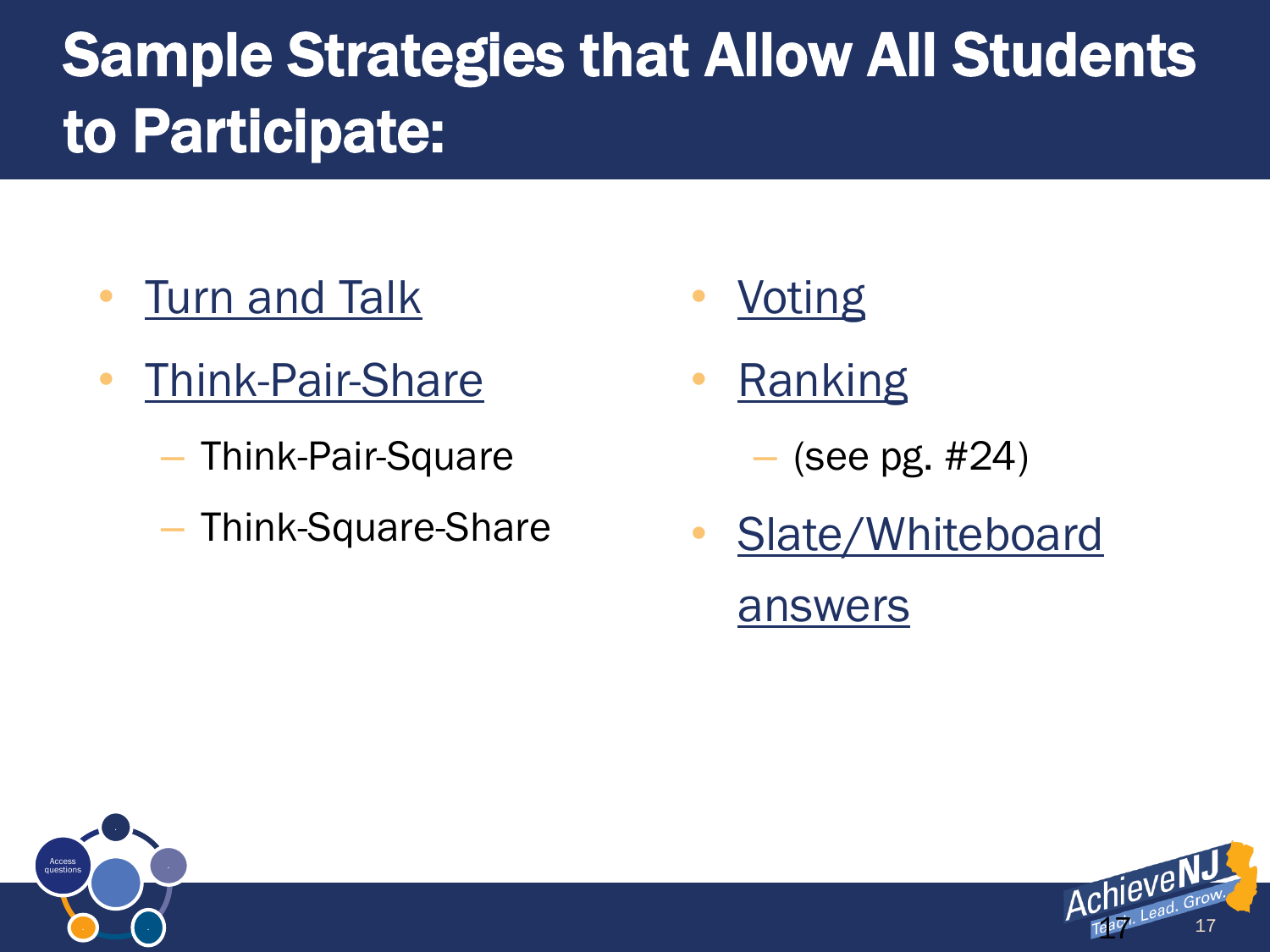#### Review-Revisit-Respond



#### Use The Sticky-Notes to write your answer as an exit-ticket to your break.  $\odot$

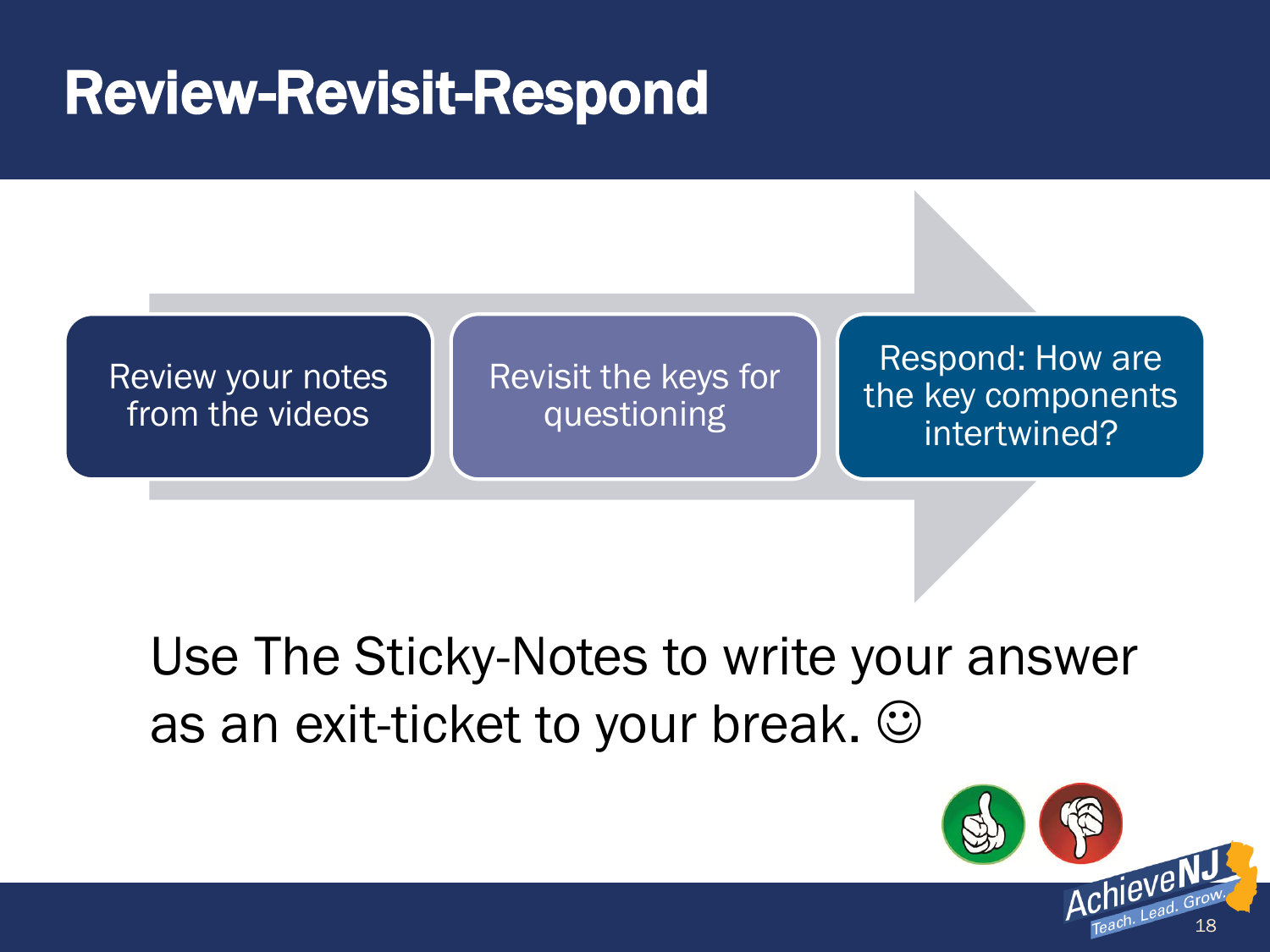# 10-Minute BREAK

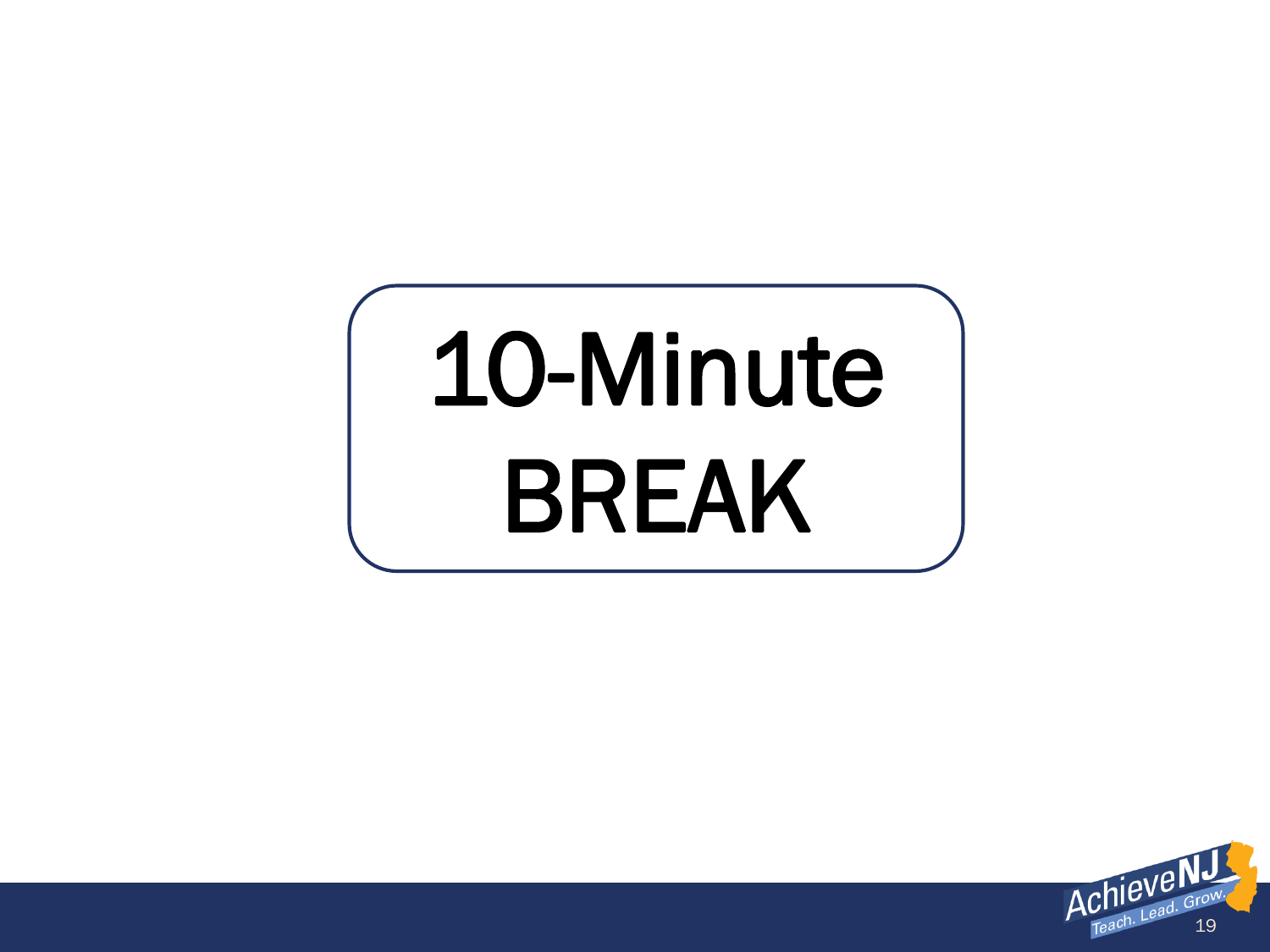# Why Student Engagement?

#### The engaged student:

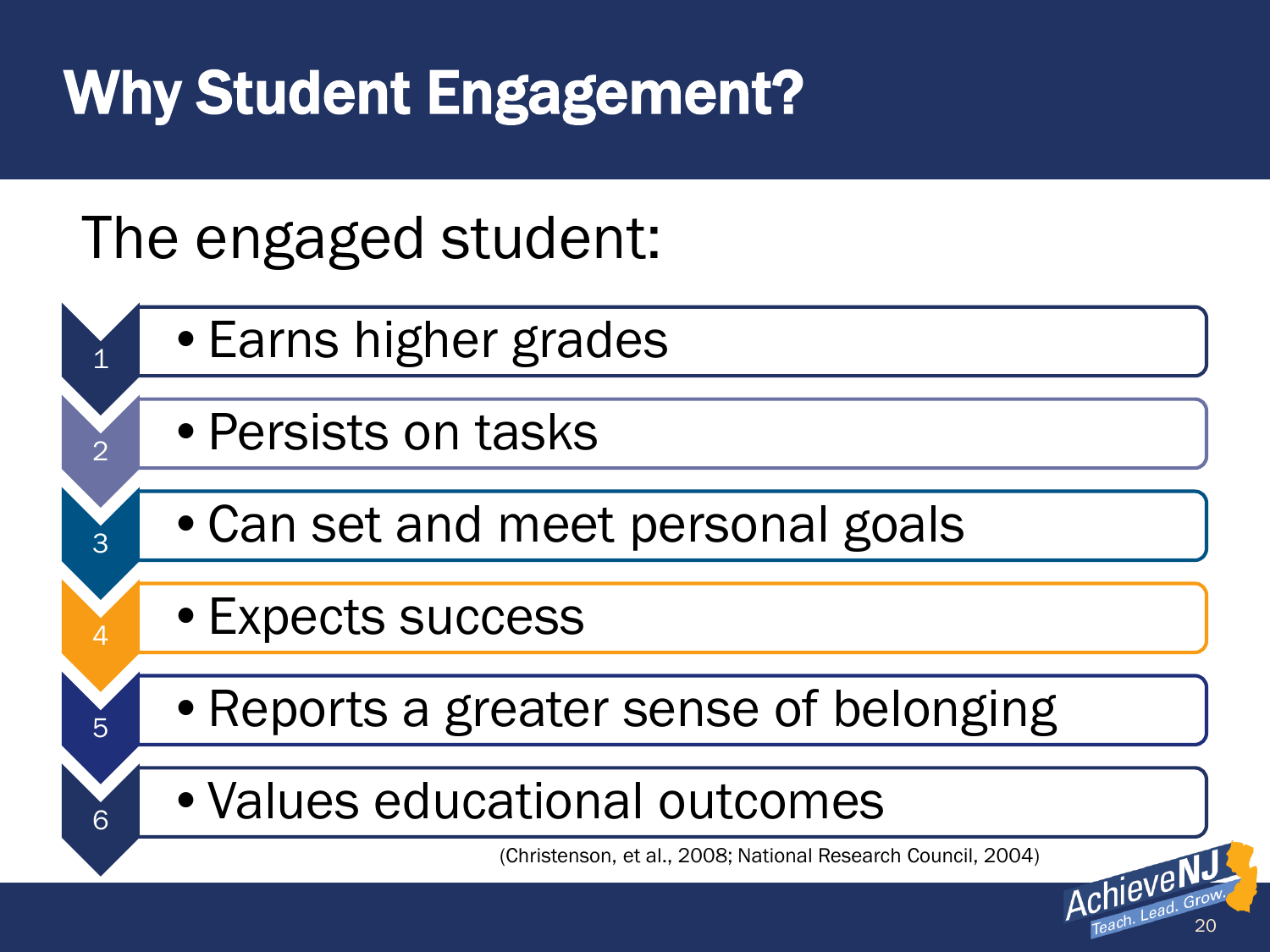### Observation Instrument Crosswalk

Student engagement is an essential element of all state-approved teacher practice instruments.

| <b>Danielson</b> | <b>Marshall</b> | <b>Marzano</b> | <b>MCREL</b>       | <b>Stronge</b>                   |
|------------------|-----------------|----------------|--------------------|----------------------------------|
| 3c               | A.G<br>C.G      | DQ: 5          | <b>Standard IV</b> | Performance<br><b>Standard 3</b> |

AchieveN This crosswalk includes the most commonly selected (but not all) NJDOEapproved instruments.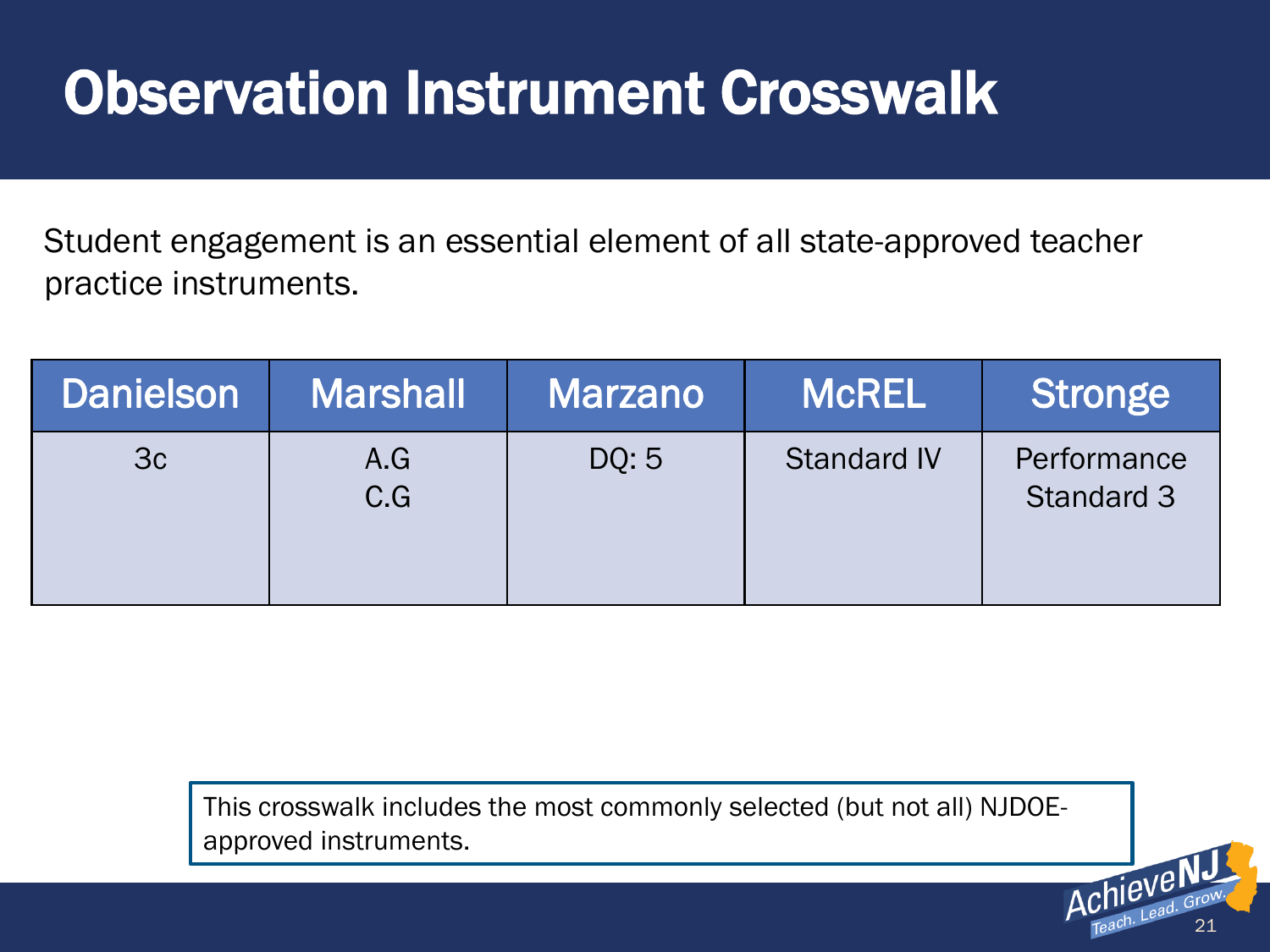#### Keys to Student Engagement



Achieve NJ  $\lambda$ Chleve-<br>Teach, Lead,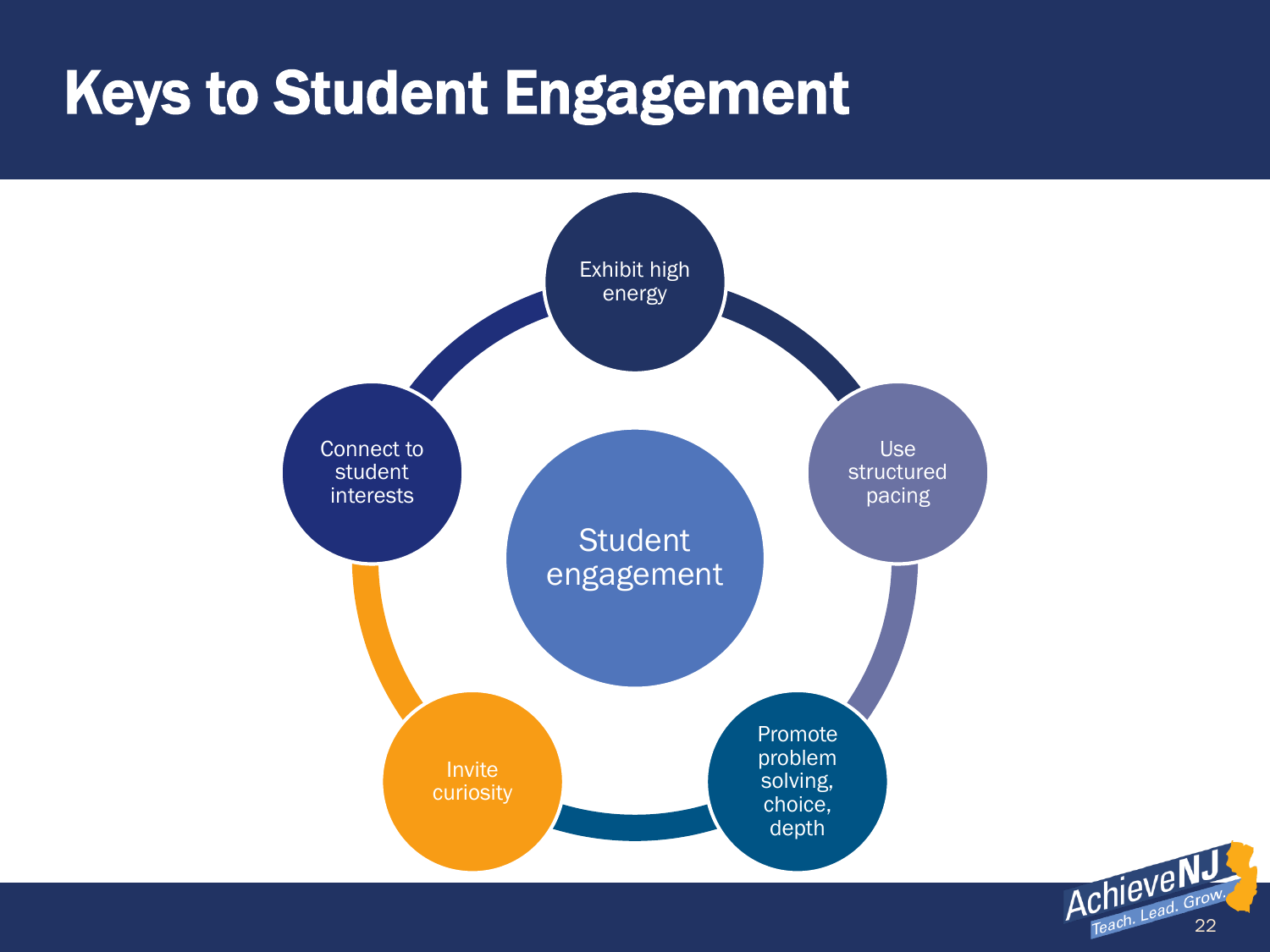# Exhibit High Energy for Student Engagement

| <b>High energy tools</b>                                         | <b>Ideas to implement</b>                                                                                                                                            |
|------------------------------------------------------------------|----------------------------------------------------------------------------------------------------------------------------------------------------------------------|
| Enthusiasm about material                                        | • Revise units of study that are least interesting to<br>you or students<br>•Problematize the content to have students<br>uncover and discover instead of "covering" |
| Movement to lift energy and<br>deepen understanding              | •Foster opportunities for movement in the<br>classroom<br>.Utilize movement/ proximity to demonstrate<br>enthusiasm and management                                   |
| Verbal and non-verbal signs to<br>reinforce attention and energy | •Differentiate vocal intonation and inflection<br>•Hand signals to check for understanding or<br>reinforcement                                                       |



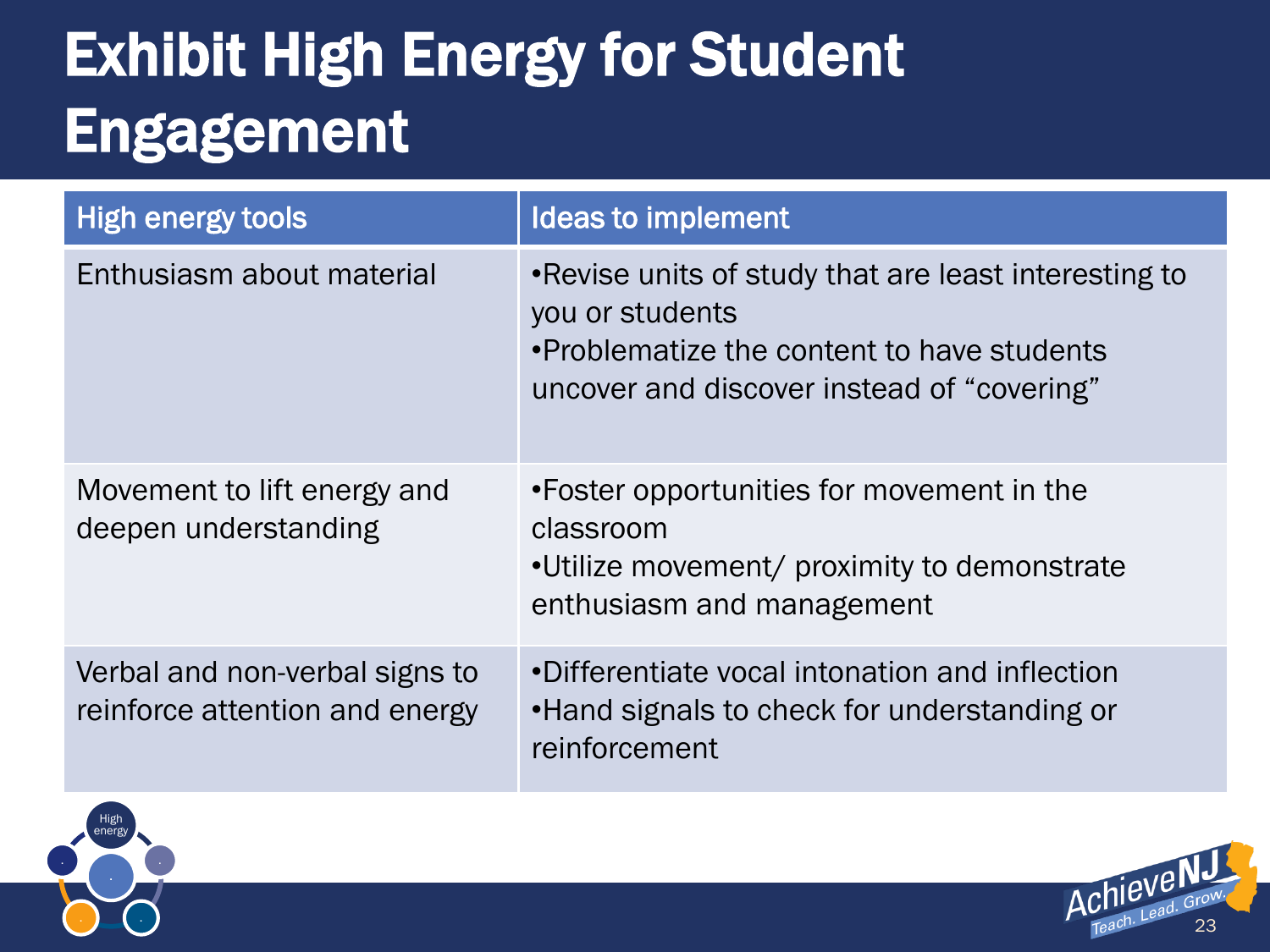# Think-Square-Share: High Energy

#### **Instructions**

- Turn to your group
	- The 4-person square from earlier
- Discuss additional ways to activate and demonstrate high energy in classrooms
- Share with the whole group while integrating the elements of the questioning and discussion protocol. (p. 9)
	- (e.g. Ask clarifying or extension questions, build on what the person said)



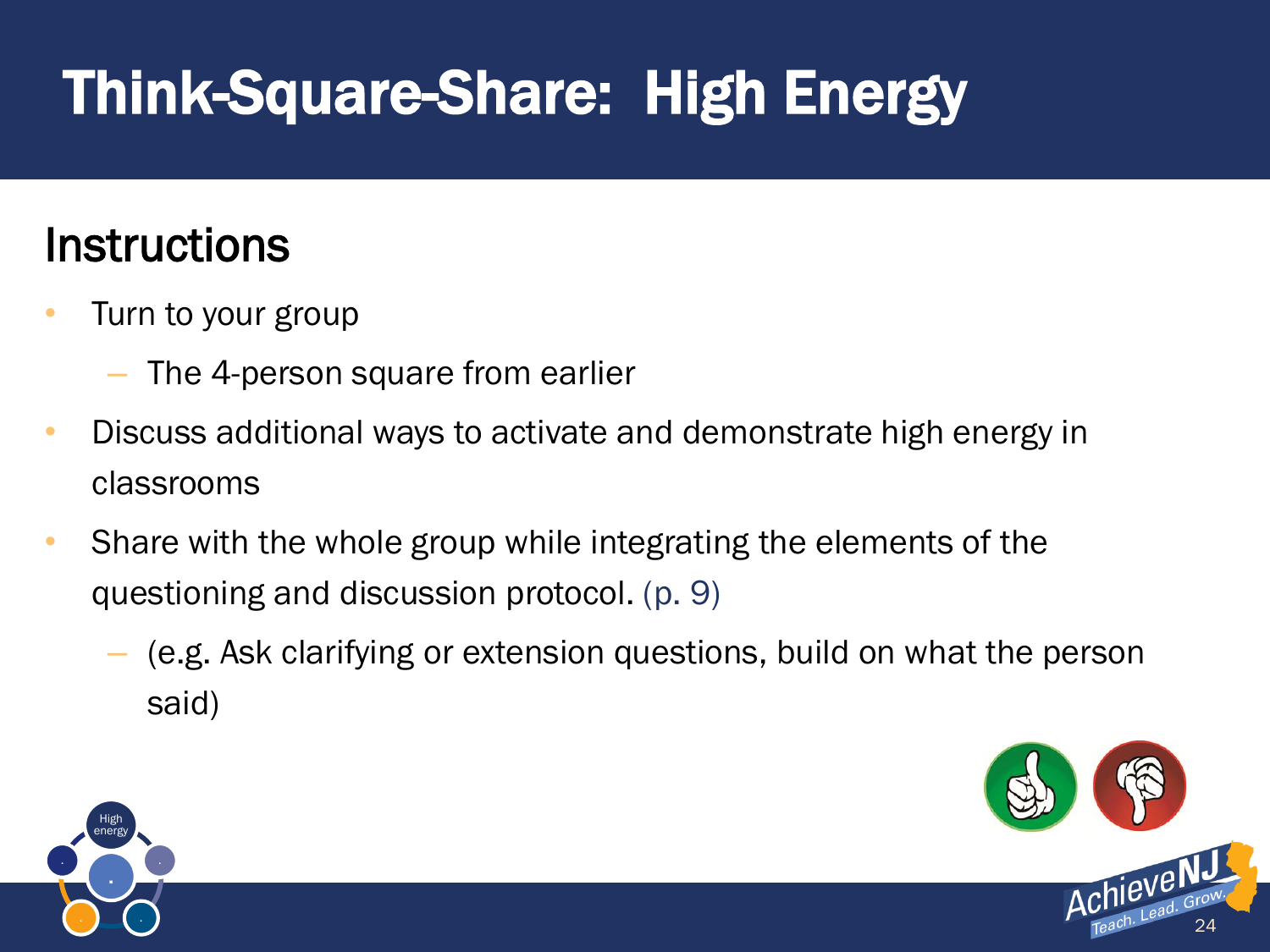### Use Structured Pacing

| <b>Strategies for structured pacing</b> |                                                                                                                                      |
|-----------------------------------------|--------------------------------------------------------------------------------------------------------------------------------------|
| Create a sense of urgency               | •Use a timer<br>•Plan visual or verbal cues                                                                                          |
| Make goals clear                        | • Post goals and objectives<br>•Check for understanding                                                                              |
| Plan smooth transitions                 | •Choreograph your classroom<br>•Manage transitions                                                                                   |
| Have materials ready                    | •Establish a routine pattern for where consistent resources<br>are located<br>•Pre-set unique resources needed for a specific lesson |
| Present instructions visually           | •Utilize board space to prominently post instructions<br>•Reinforce instructions on handouts                                         |
| Check for understanding                 | •Cup Strategy<br>•Thumbs-up, down, side                                                                                              |

Achieven

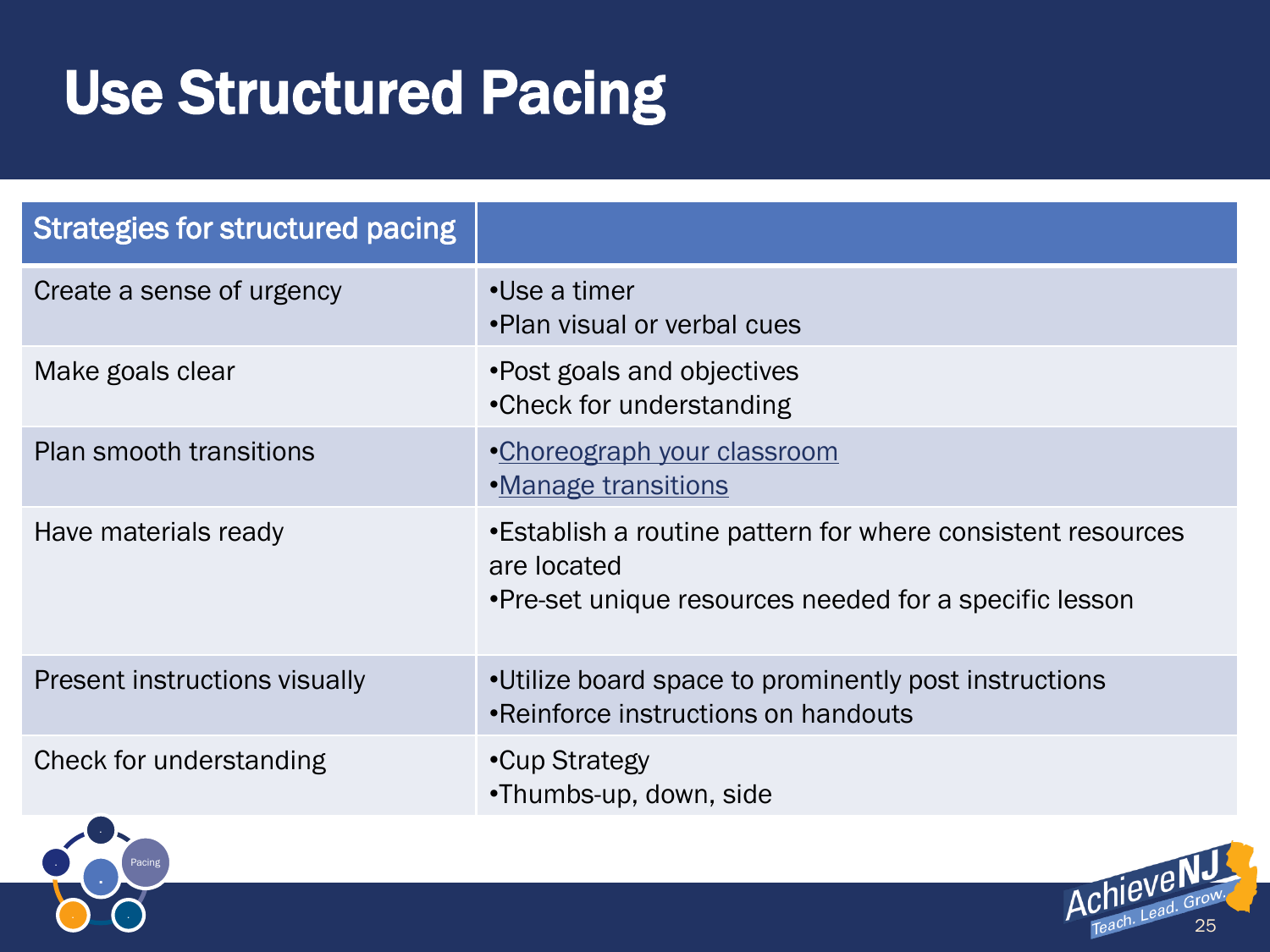# Activity: Connecting to Questioning

#### **Instructions**

- Turn and Talk Discuss the following prompt with your partner:
	- How do the following components of student engagement connect with effective questioning?
		- Promote problem solving, choice, depth
		- Invite curiosity
		- Connects to student interest
- Report out
	- As the pairs share, infuse some of the protocol components. (p. 9)

(e.g. Ask clarifying or extension questions, build on what the person said)



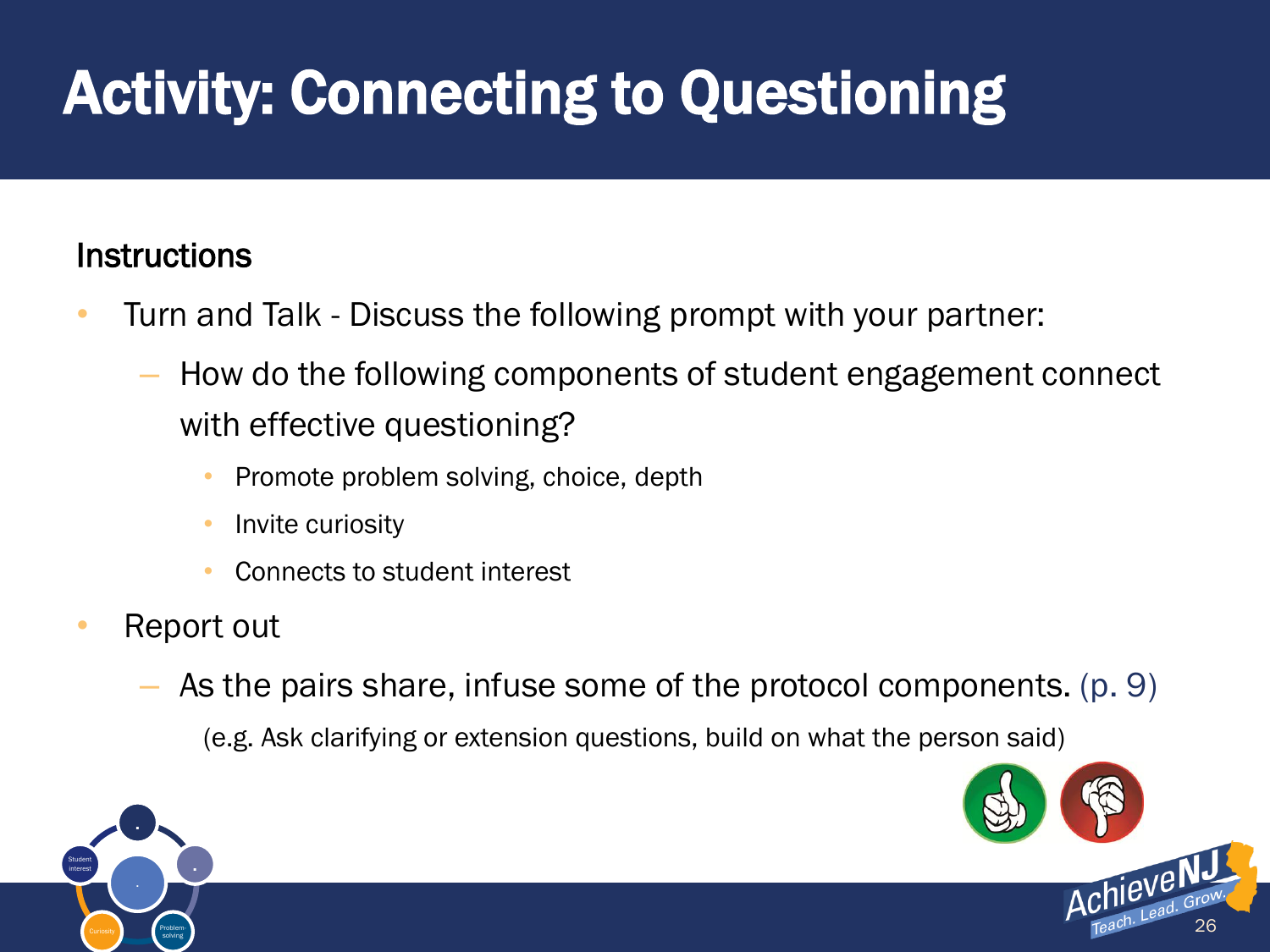# Activity: Student Engagement

#### Instructions:

- Watch the video "[Writing Recipe in an ELL Class](https://www.teachingchannel.org/videos/ell-essay-structure-lesson)".
- Record evidence that shows use of the keys to student engagement. (p. 5)
- Think-Pair-Share Which keys to student engagement were the most prevalent?
- Report to the whole group while integrating the elements of the questioning and discussion protocol. (p. 9)
	- (e.g. Ask clarifying or extension questions, build on what the person said)



27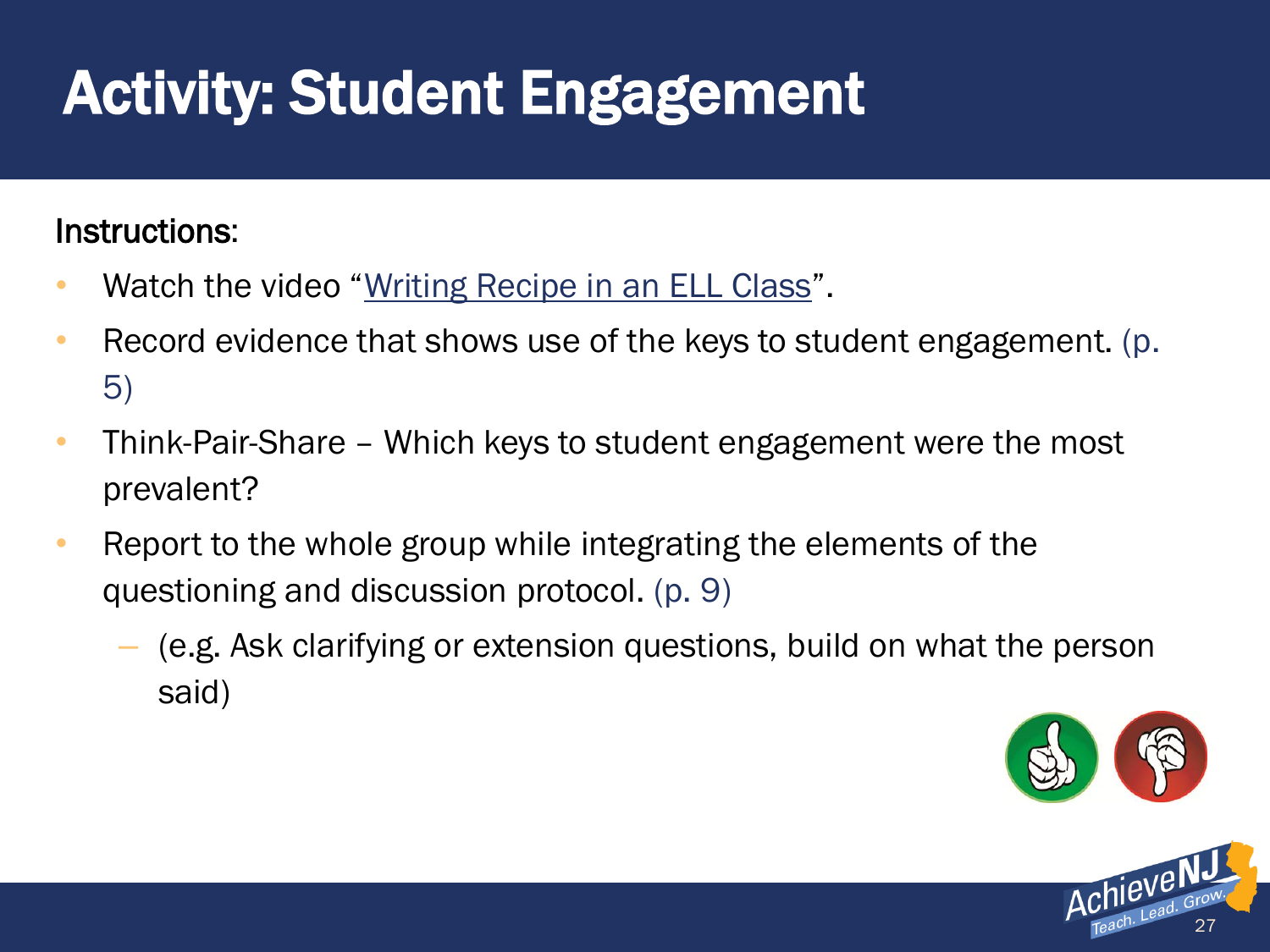# Activity: Student Engagement

#### Instructions:

- Watch the Video "[Visualizing Number Combinations](https://www.teachingchannel.org/videos/visualizing-number-combinations)".
- Record evidence that shows use of the keys to student engagement. (p. 6)
- Think-Pair-Share Which keys to student engagement are most prevalent?
- Report to the whole group while integrating the elements of the questioning and discussion protocol.

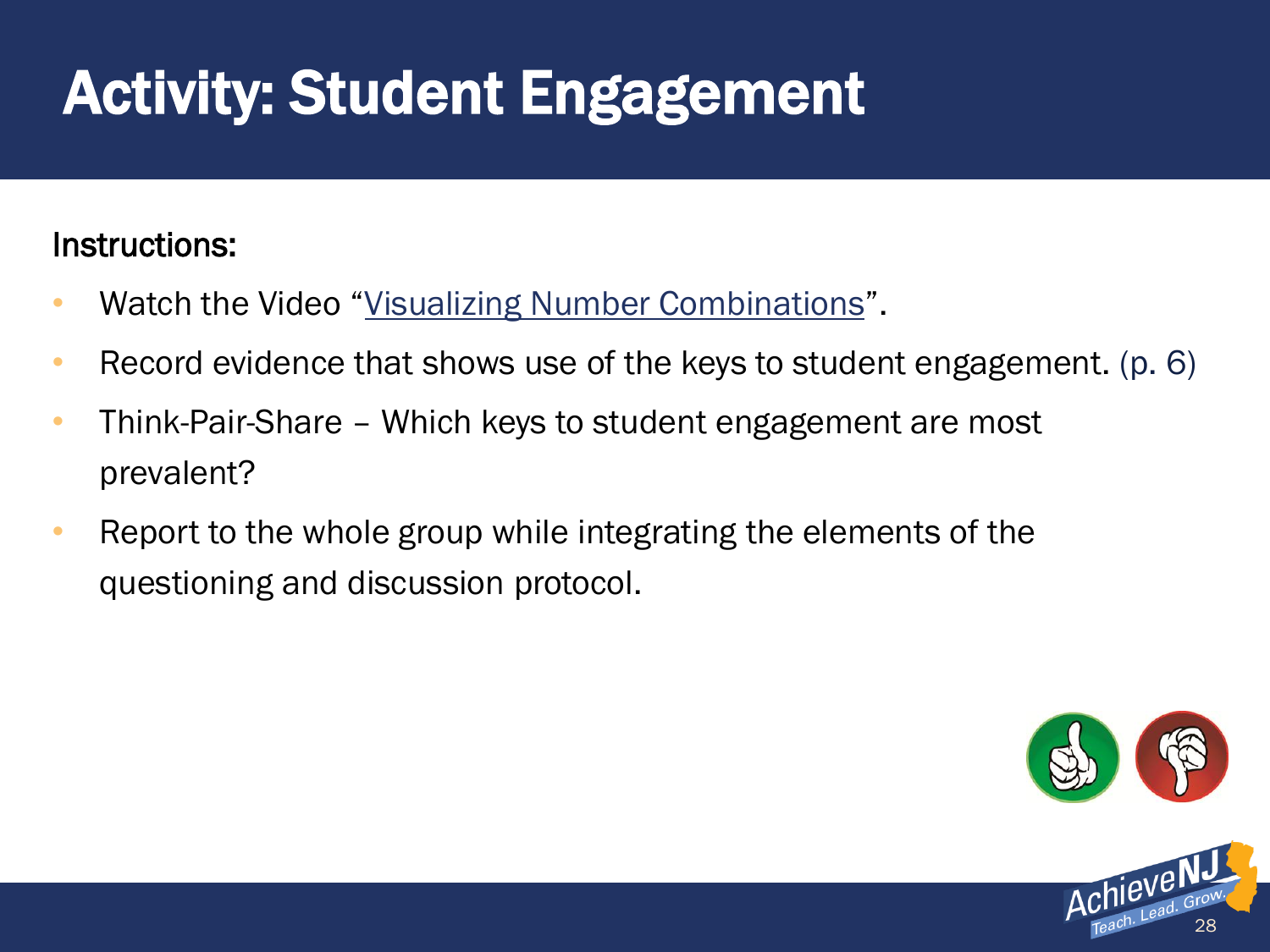# Activity: Compare/Contrast

#### Instructions:

- Think-Square-Share
- Convene into a group of 4.
- Compare and contrast the keys to student engagement between the 2 videos. (p. 7)
- How do the teachers use similar and different approaches to foster student engagement?
- Report to the whole group while integrating the elements of the questioning and discussion protocol. (p. 9)
- BONUS QUESTION: Where does the complete student engagement activity connect with the Depth of Knowledge wheel?

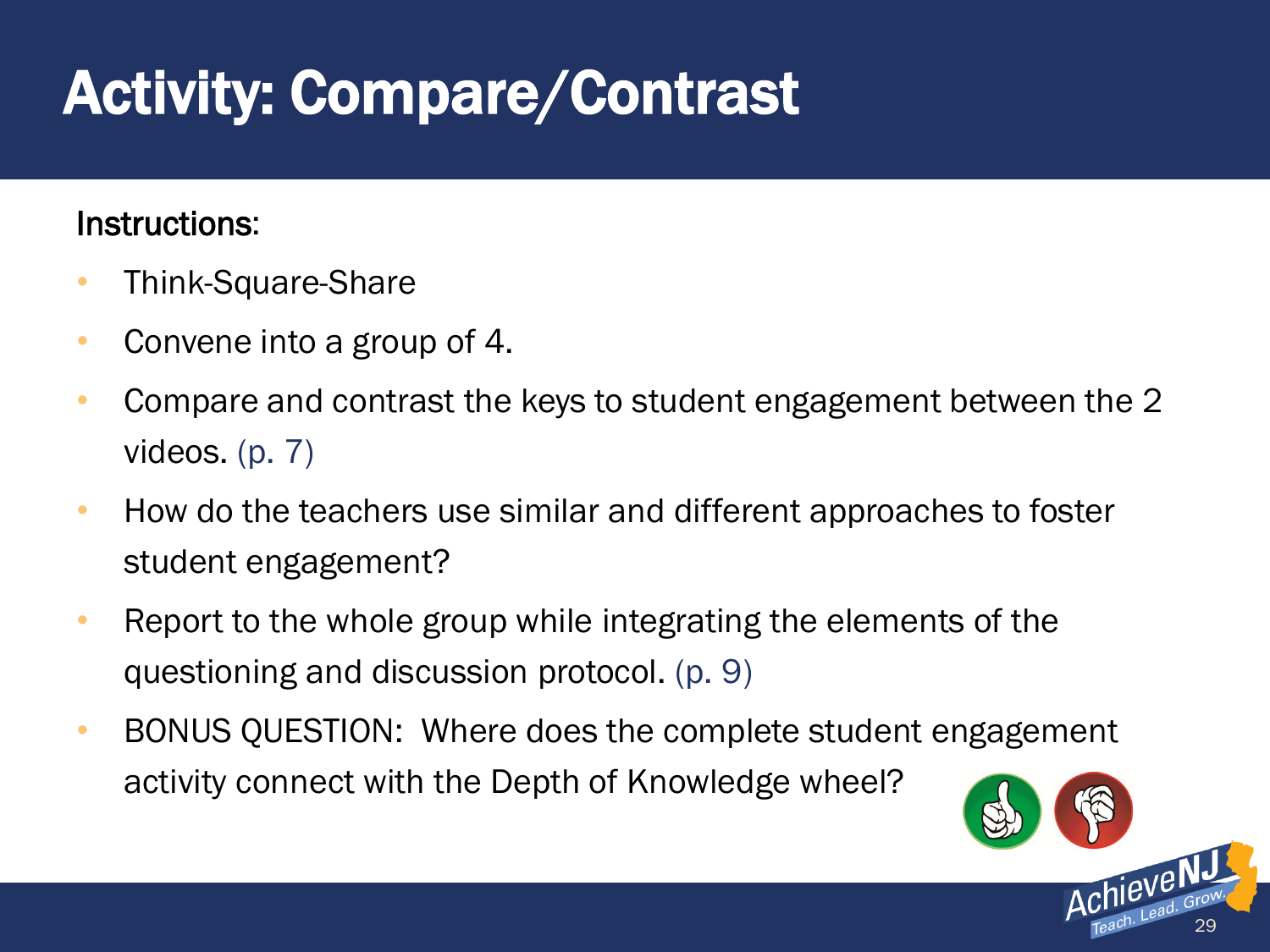### Self-Assessment/ Action Steps

#### Instructions:

- Individually complete the Self-Assessment. (p. 8)
- For elements indicated as strengths, include specific action steps regarding how you could help others improve.
- For elements indicated as weaknesses, include specific action steps in how you could help yourself improve.

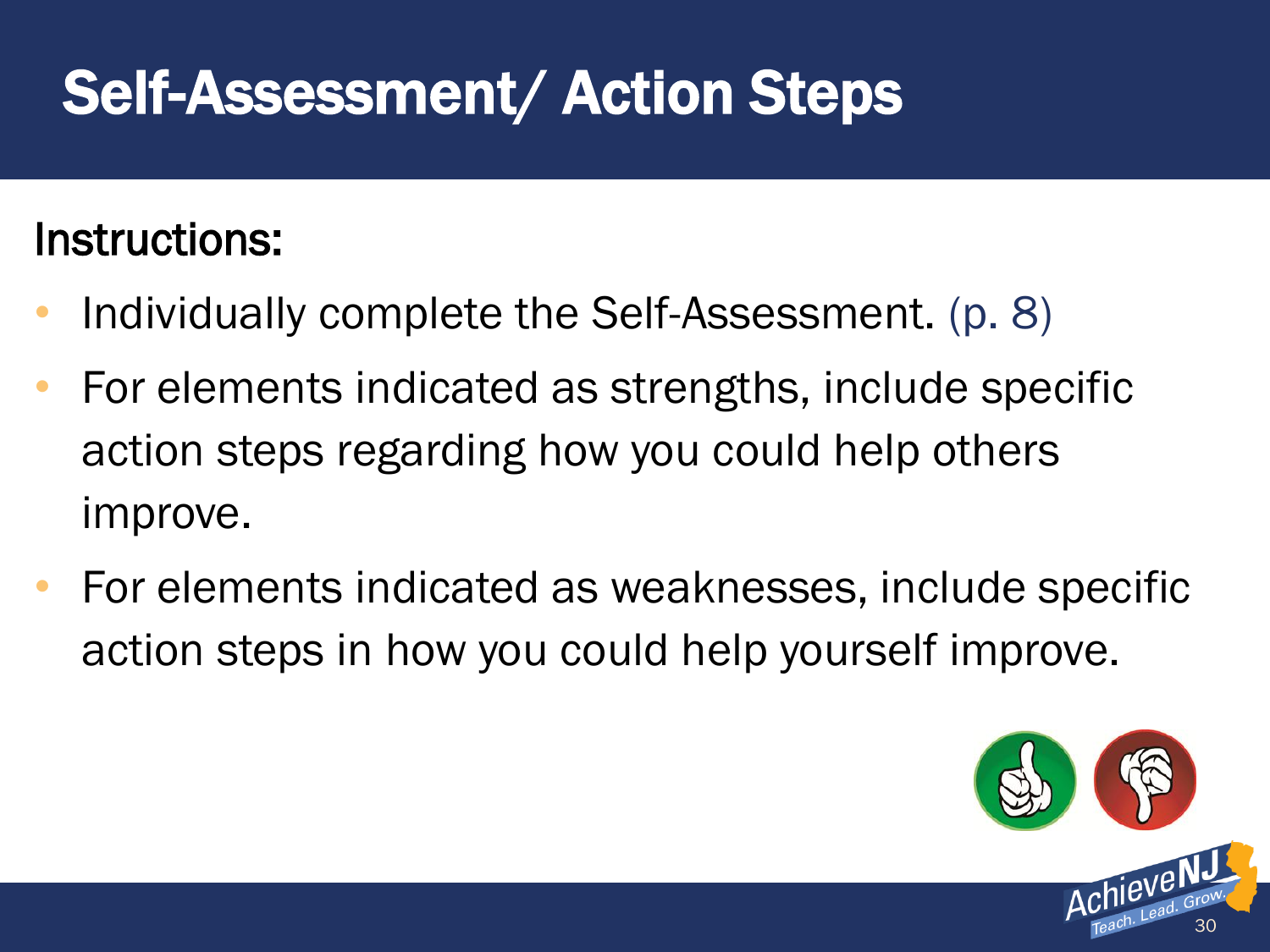# SGO 2.0: From Compliance to Quality

#### Check out the AchieveNJ website for

- Updated Guidance
- SGO Exemplars
- Training Modules
- <http://www.state.nj.us/education/AchieveNJ/teacher/objectives.shtml>

In-person SGO 2.0 workshops will resume in late summer and early fall.

– <http://www.state.nj.us/education/AchieveNJ/resources/events.shtml>

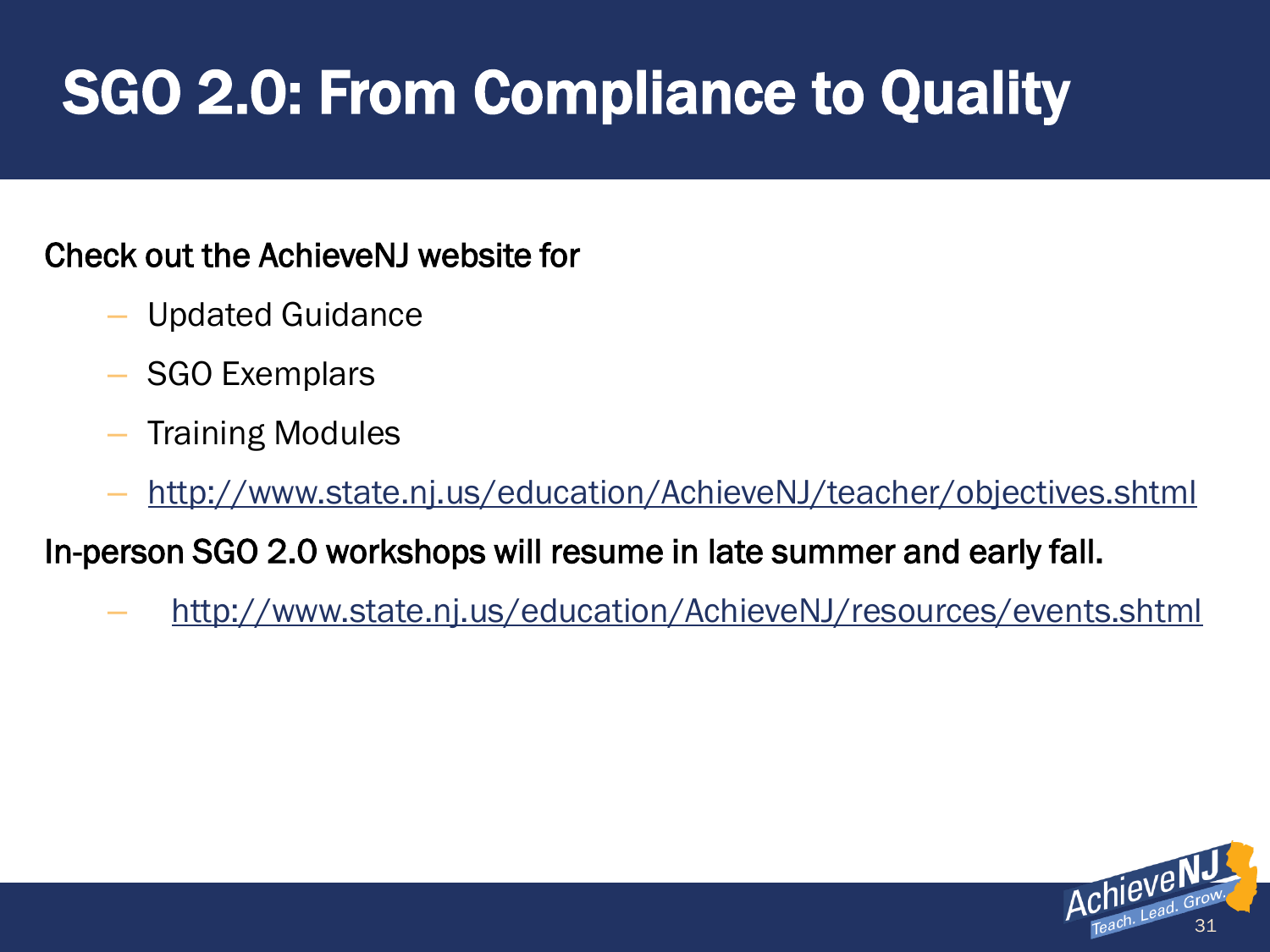### AchieveNJ Resources

Website resources most relevant to teachers include:

- Main website: <http://www.nj.gov/education/AchieveNJ/>
- Teacher evaluation page: <http://www.nj.gov/education/AchieveNJ/teacher/>
- SGO Page:<http://www.nj.gov/education/AchieveNJ/teacher/objectives.shtml>
- SGP Page<http://www.nj.gov/education/AchieveNJ/teacher/percentile.shtml>
- Resource Library: <http://www.nj.gov/education/AchieveNJ/resources/>

Please visit our website periodically. New resources are added monthly.